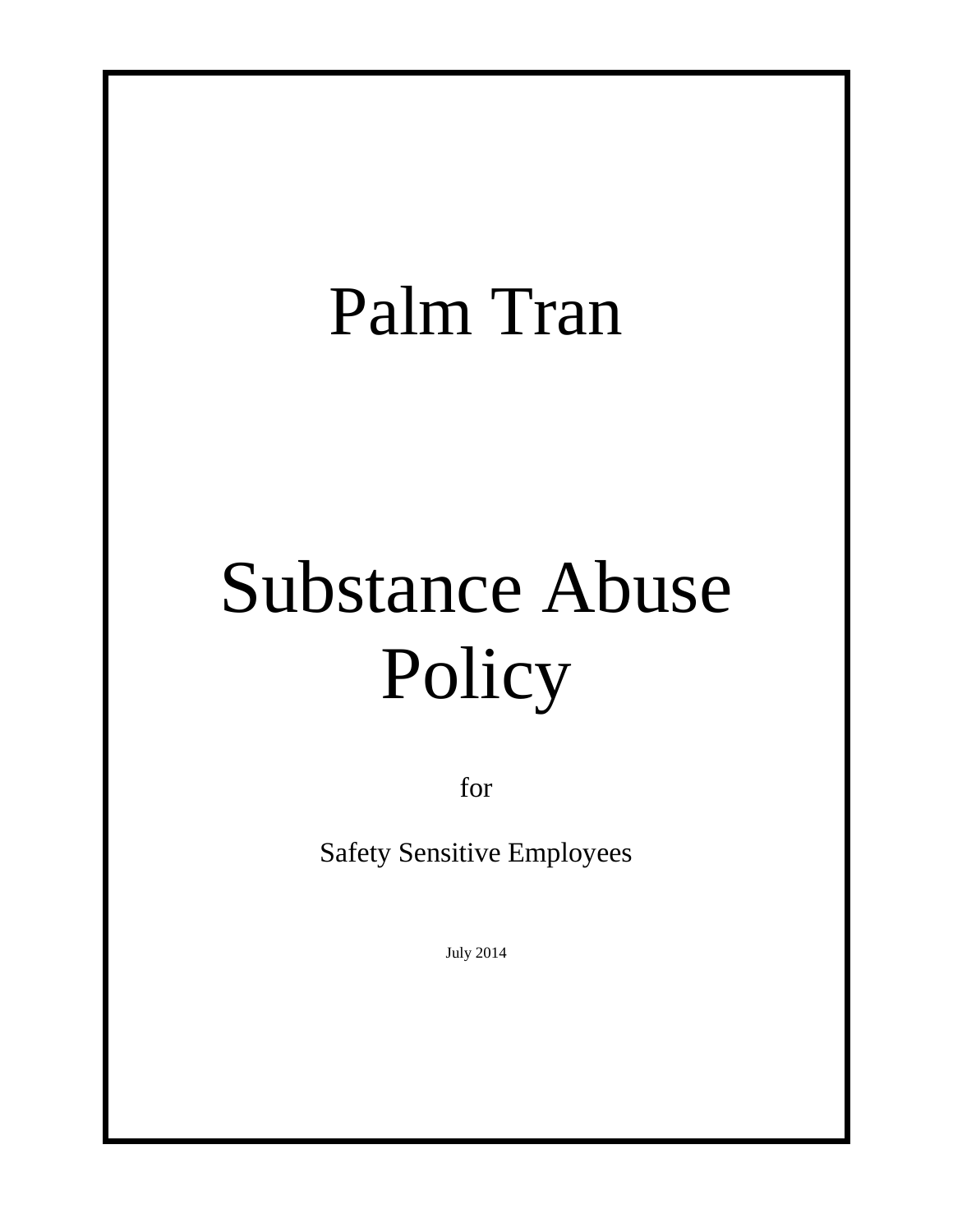#### Table of Contents

| Opportunities for Rehabilitation5    |
|--------------------------------------|
|                                      |
|                                      |
| Testing for Prohibited Substances7   |
|                                      |
|                                      |
| Substance Abuse Professional (SAP)13 |
| Training and Education14             |
|                                      |
|                                      |
|                                      |
| Cut-off Limits (Exhibit A)16         |
| Test Refusal (Exhibit B)17           |
|                                      |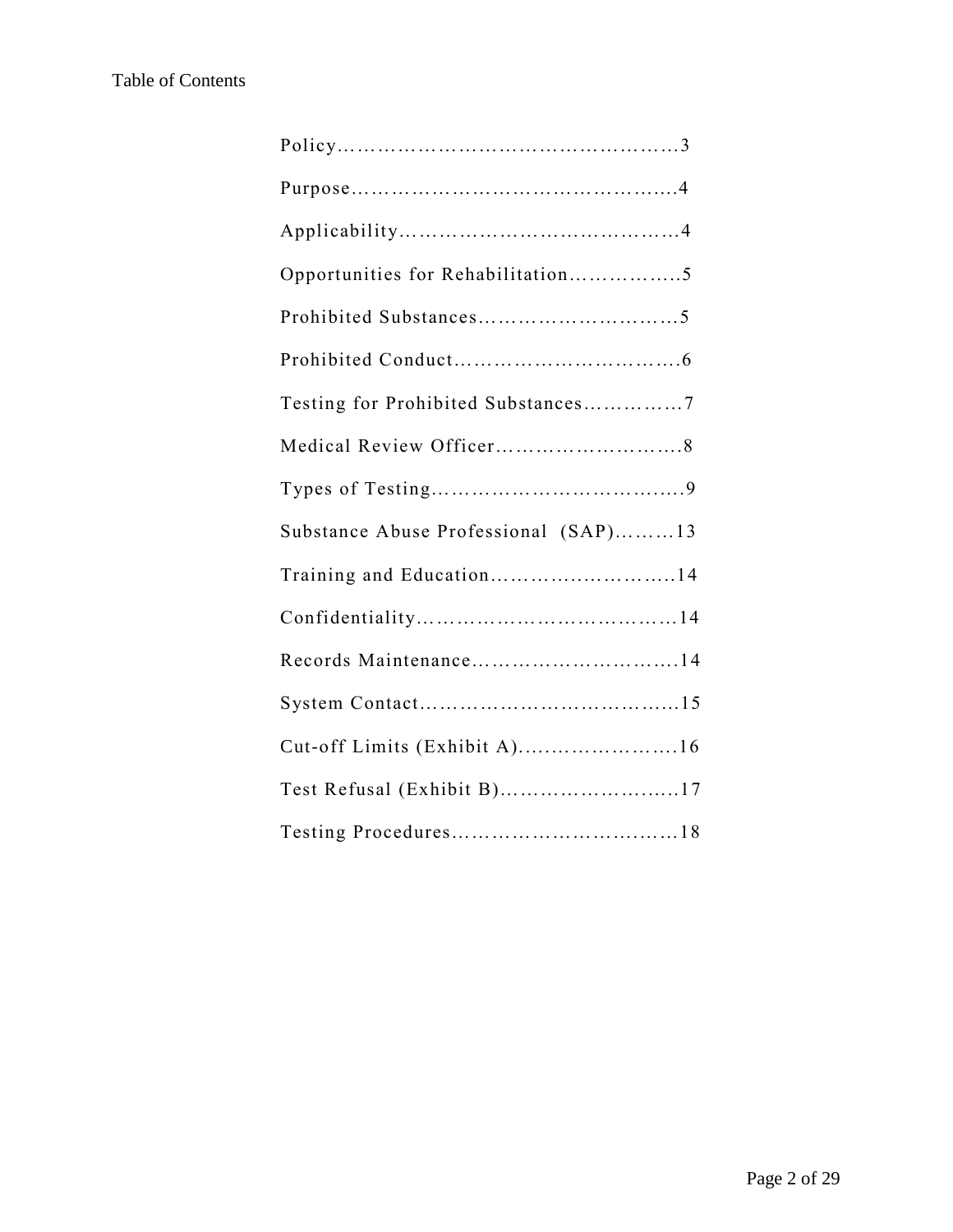#### Palm Tran

#### **SUBSTANCE ABUSE POLICY**

#### **1.0 POLICY**

Palm Tran is dedicated to providing safe, dependable, and economical service to its customers. Palm Tran's employees are our most valuable resource. It is our policy (1) to take appropriate action to ensure that employees are not impaired in their ability to perform assigned duties in a safe, productive, and healthy manner; (2) to foster and maintain a drug and alcohol free environment for all employees and patrons; (3) to prohibit the unlawful manufacture, distribution, dispensing, possession, or use of controlled substances; and (4) to encourage employees to voluntarily seek professional assistance whenever personal problems, including alcohol or drug use, may adversely affect their ability to perform their assigned tasks. To achieve the goal of a substance-free workplace, this policy incorporates three integrated components:

#### **A) Prevention through education and training:**

Education and training will communicate and clarify this policy to all applicable employees, assist employees in recognizing substance abuse problems and in finding solutions to those problems.

#### **B) Detection, deterrence and enforcement:**

All safety-sensitive employees will be subject to pre-employment, reasonable suspicion, postaccident, random, return-to-duty and follow-up, drug and/or alcohol testing. Applicants for safety-sensitive positions will not be hired unless they pass a pre-employment drug test. Depending on the type of test, positive drug or alcohol tests will result in a referral to a Substance Abuse Professional (SAP) and a return-to-duty test or termination.

#### **C) Treatment and opportunities for rehabilitation:**

Alcohol and drug abuse are recognized as diseases that can be treated. Palm Tran promotes a voluntary rehabilitation program to encourage employees to seek professional assistance prior to testing positive for drugs or alcohol, without fear of discipline.

\_\_\_\_\_\_\_\_\_\_\_\_\_\_\_\_\_\_\_\_\_\_\_\_\_\_\_\_\_\_\_\_\_\_\_\_\_\_\_\_\_\_ \_\_\_\_\_\_\_\_\_\_\_\_\_\_\_\_\_

\_\_\_\_\_\_\_\_\_\_\_\_\_\_\_\_\_\_\_\_\_\_\_\_\_\_\_\_\_\_\_\_\_\_\_\_\_\_\_\_\_\_ \_\_\_\_\_\_\_\_\_\_\_\_\_\_\_\_\_

This Policy has been reviewed and approved by the Executive Director of Palm Tran, Inc.

Robert Weisman, County Administrator Date Palm Beach County

Priscilla A. Taylor, Mayor Date Palm Beach County Board of County Commissioners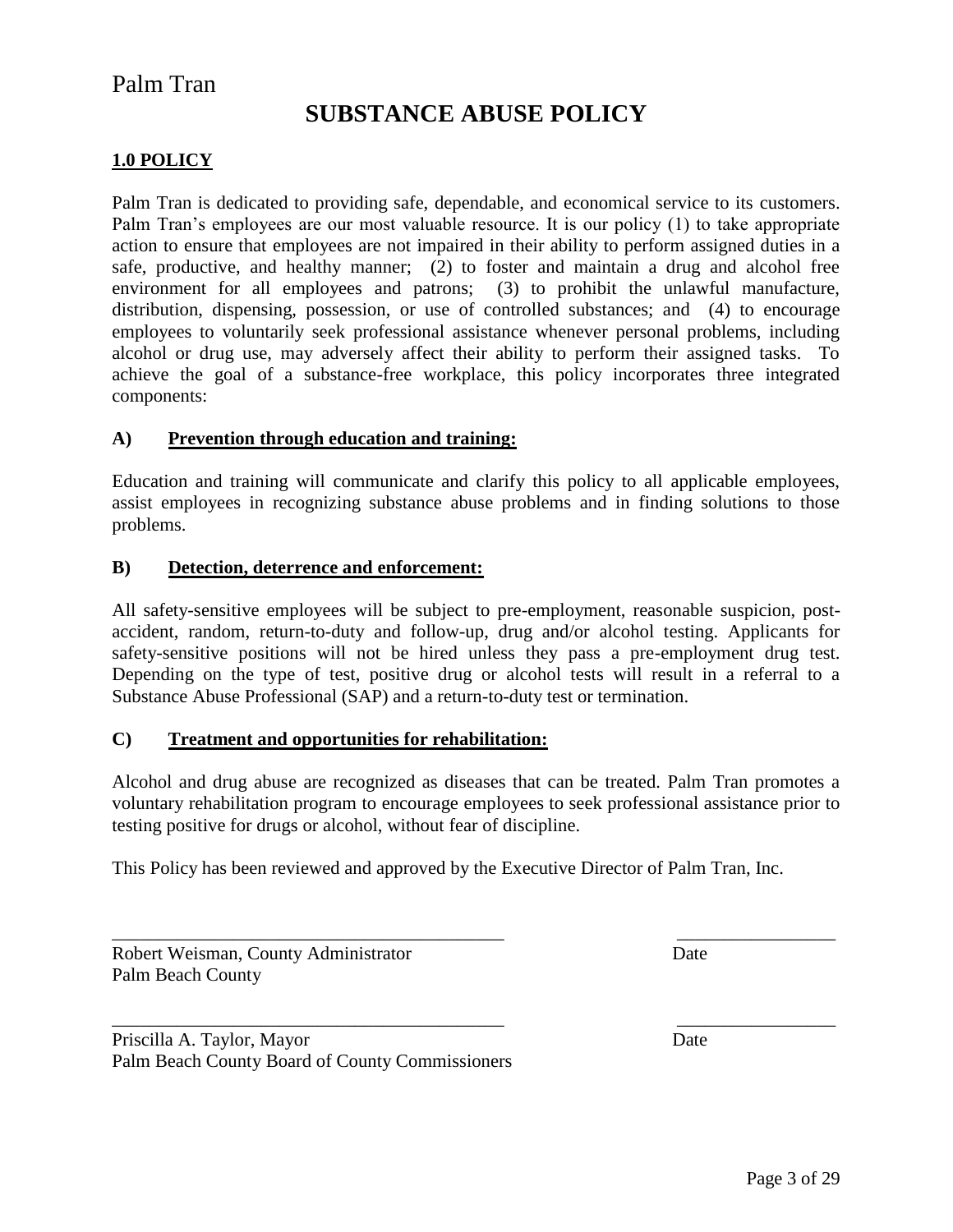#### **2.0 PURPOSE**

The purpose of this policy is to assure worker fitness for duty and to protect our employees, passengers, and the public from the risks posed by the use of alcohol and Prohibited Drugs (as defined below). This policy is also intended to comply with all applicable Federal regulations governing workplace anti-drug programs in the transit industry.

The Federal Transit Administration (FTA) of the U.S. Department of Transportation has adopted 49 CFR (Code of Federal Regulations) Part 655, which mandates urine drug testing and breath alcohol testing, for employees performing safety-sensitive functions. These regulations also prevent performance of safety-sensitive functions when there is a positive test result. The U.S. Department of Transportation (DOT) has also adopted 49 CFR Part 40, which sets standards for the collection and testing of urine and breath specimens. This Policy incorporates these federal requirements for employees performing safety-sensitive functions, as well as other provisions as noted.

In addition, DOT has published 49 CFR Part 29, implementing the Drug-Free Workplace Act of 1988, which requires the establishment of drug-free workplace policies and the reporting of certain drug-related offenses to the FTA.

If any provision of an existing Palm Tran policy, rule or resolution is inconsistent or in conflict with any provision of this policy or the DOT/FTA Regulations, this policy and the FTA Regulations shall take precedence; if any provision of this policy is inconsistent or in conflict with the FTA Regulations, the FTA Regulations shall take precedence.

Palm Tran will strictly adhere to all standards of confidentiality and assure all employees that testing records and results will be released only to those authorized by the FTA rules to receive such information.

#### **3.0 APPLICABILITY**

#### **3.1 Safety-Sensitive Employees**:

This policy applies to all safety-sensitive Palm Tran employees only, including paid part time employees who perform or could be called upon to perform any safety-sensitive function. In the case of alcohol testing, "performing a safety-sensitive function" includes any period in which the employee is actually performing, ready to perform or immediately performed a safety-sensitive function. For both drug and alcohol testing, this policy applies to off-site lunch periods or breaks when an employee is scheduled to return to work. Participation in Palm Tran's drug and alcohol testing program is a requirement of each safety-sensitive employee, and therefore, is a condition of employment.

A safety-sensitive function is any of the following duties:

- **1)** Operating a revenue service vehicle, whether or not in revenue service;
- **2)** Operating a non-revenue service vehicle, when required to be operated by a holder of a Commercial Driver's License;
- **3)** Controlling dispatch or movement of a revenue service vehicle;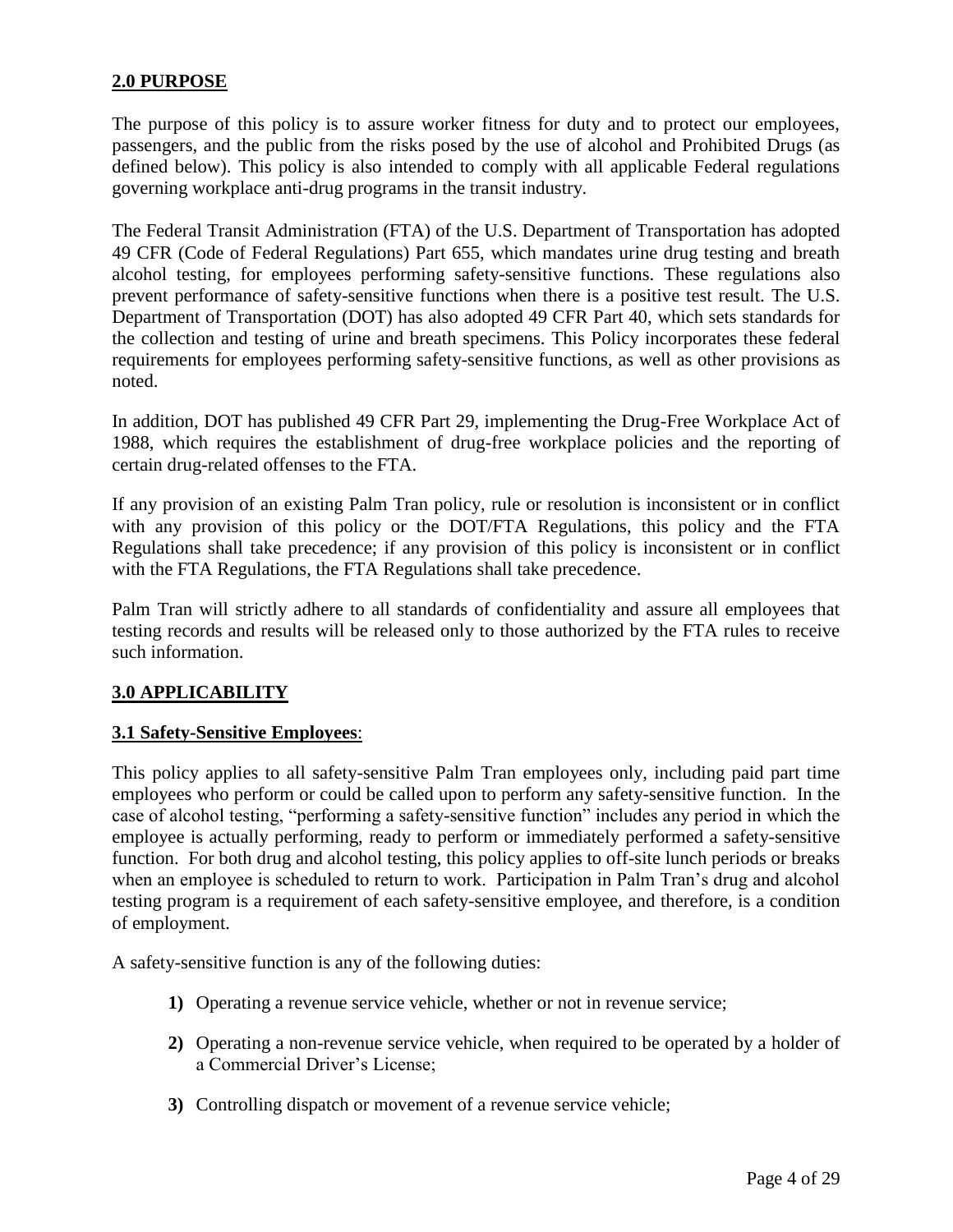**4)** Maintaining a revenue service vehicle or equipment used in revenue service; or

The following is a list of Safety-Sensitive Functions at Palm Tran:

- **1)** All employees with a commercial drivers license that will operate a revenue service, or non-revenue service vehicle;
- **2)** All dispatch personnel and supervisors who control the movement of any revenue service vehicle;
- **3)** All Maintenance personnel who perform various repairs to revenue vehicles and those who directly supervise them or;
- **4)** All Trainers, who will operate a revenue service or non-revenue service vehicle.
- **5)** All Service Coordinators and direct supervisors of Service Coordinators who transport passengers in a revenue service or non-revenue service vehicle.

#### **3.2 Other Palm Tran Employees; Contractors:**

Contractors who perform safety-sensitive duties for Palm Tran will also be subject to the same requirements as safety-sensitive Palm Tran employees. Palm Tran does not utilize volunteers that are safety sensitive. Under Palm Tran authority, all non-safety-sensitive employees will be subject to Palm Beach County's, *Controlled Substances Use and Testing Policy for Palm Tran*  (PPM # PT-P-060).

#### **4.0 OPPORTUNITIES FOR REHABILITATION**

To promote a drug and alcohol free workplace, this policy includes the option of voluntary rehabilitation.

#### **4.1 Voluntary Rehabilitation:**

An employee who has a drug and/or alcohol abuse problem and has not been selected for reasonable suspicion, random or post-accident testing or is not involved in a disciplinary proceeding, may voluntarily refer her or himself to the Senior Management of Palm Tran, who will refer the individual to the company's Substance Abuse Professional (SAP) for treatment and evaluation. Voluntary self-referral commits the employee to a therapeutic process. Confidentiality, job security and promotional opportunities will be protected and no disciplinary action will be taken. The SAP will evaluate the employee and make a specific recommendation regarding the appropriate treatment. When an employee voluntarily refers her or himself for treatment, the employee may be eligible for sick leave and disability benefits. Employees are encouraged to voluntarily seek professional substance abuse assistance before any substance use or dependence affects job performance.

Please note: Assessment by a SAP does not shield an employee from disciplinary action or guarantee employment or reinstatement with the transit system. This policy document should be consulted to determine the penalty for performance-based infractions and violation of policy provisions.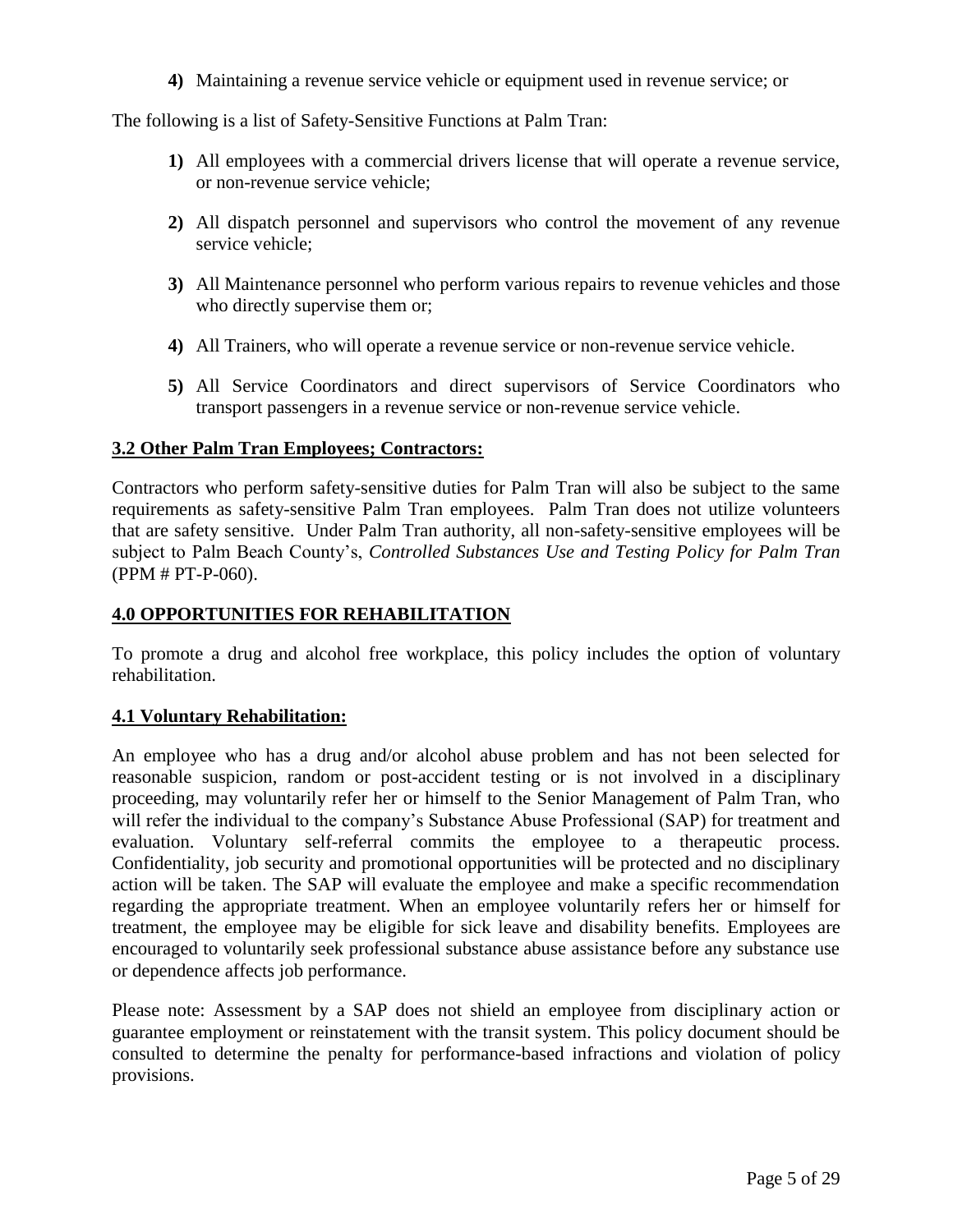#### **4.2 Rehabilitation After a Positive Random Alcohol or Drug Test:**

When an employee tests positive for drugs or alcohol, the employee will be referred to the Substance Abuse Professional (SAP) for evaluation at the Palm Beach County's Occupational Health Clinic.

#### **5.0 PROHIBITED SUBSTANCES**

"Prohibited substances" addressed by this policy include the following:

#### **5.1 Prohibited Drugs:**

FTA regulations specifically prohibit the use of the following illegal, prohibited substances and require testing for their presence under certain circumstances: Marijuana, Amphetamines (Including MDMA-Ecstasy), Opiates, Phencyclidine (PCP) and Cocaine. Safety-sensitive employees may be tested for Prohibited substances at any time while on duty. The use and ingestion of illegal drugs is prohibited at all times and employees can be tested for drugs anytime while on duty. Under Palm Tran authority, while on property, employees will not manufacture, distribute, dispense, possess or use controlled substances.

#### **5.2 Alcohol:**

The consumption of beverages containing alcohol, or substances including any medication such that alcohol is present in the body while performing transit business, are prohibited. "Alcohol" means the intoxicating agent in beverage alcohol, ethyl alcohol or other low molecular weight alcohols including methyl or isopropyl alcohol. (The concentration of alcohol is expressed in terms of grams of alcohol per 210 liters of breath as measured by an evidential breath-testing device.)

#### **5.3 Legal Drugs:**

A legally prescribed drug means that an individual has a prescription or other written approval from a physician for the use of a drug in the course of medical treatment. The prescription or approval must include the patient's name, the name of the substance, quantity/amount to be taken, and the period of authorization.

The appropriate use of legally prescribed drugs and non-prescription medications is not prohibited. However, under Palm Tran authority, the use of any substance which carries a warning label that indicates that mental functioning, motor skills, or judgment may be adversely affected must be reported to Palm Beach County's Occupational Health Clinic. Medical advice should be sought, as appropriate, before performing work-related duties and employees shall share a description of their job duties to their physician. The misuse of legal drugs while performing transit business is prohibited.

#### **6.0 PROHIBITED CONDUCT**

#### **6.1 Relieved From Duty:**

Any safety-sensitive employee who is reasonably suspected of using a Prohibited Drug, or not fit for duty, shall be relieved from his or her safety-sensitive job duties pending an investigation and verification of condition. Any safety-sensitive employee who fails to pass a drug or alcohol test shall be referred to the SAP.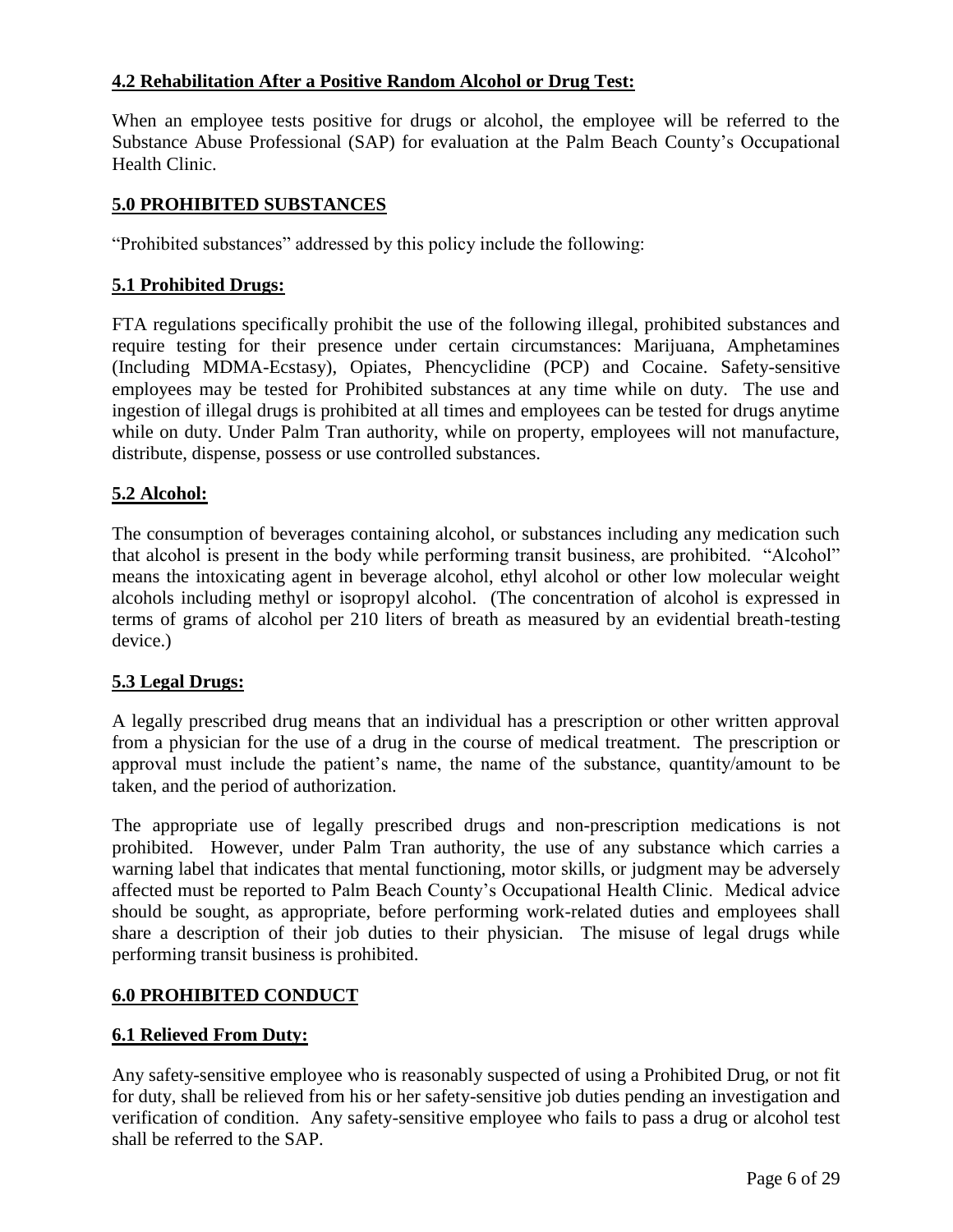#### **6.2 Alcohol Use/Hours of Compliance:**

No safety-sensitive employee should report for duty or remain on duty when his or her ability to perform assigned functions is adversely affected by alcohol or when his or her blood alcohol concentration is 0.02% or greater. No employee shall use alcohol while on duty or while performing safety-sensitive functions, or just before duty or just after duty. No employee shall have used alcohol within four (4) hours of reporting for duty. No safety-sensitive employee shall use alcohol during the hours that they are on call. After an accident (see Section 7.2C.iii), employees shall refrain from alcohol use for eight (8) hours or until an alcohol test has been administered, or whichever comes first. An alcohol test may only be conducted just before, during, and just after performing a safety-sensitive function.

#### **6.3 Compliance with Testing Requirements:**

An employee must follow the instructions and directions of all Palm Tran supervisors and medical personnel involved in the testing process. Any safety-sensitive employee who refuses to comply with a request for testing, who fails to remain readily available for post-accident testing, who provides false information in connection with a test, or who attempts to falsify test results through tampering, contamination, adulteration, or substitution, or fails to report to a collection site facility upon notification in a timely manner or fails to sign a chain of custody form, will result in a diagnosis of a positive test result, be referred to a SAP, removed from duty, without pay, and provided with a pre-termination hearing prior to termination.

Blatant tampering or adulteration of any test will result in the employee undergoing an observed collection. Failure to permit monitoring or observation collection is a refusal to test. Any safetysensitive employee who refuses a test as defined in Exhibit B will result in a diagnosis of a positive test result, be referred to a SAP, removed from duty, without pay, and provided with a pre-termination hearing prior to termination. Verification of falsifying test results will result in a pre-termination hearing prior to termination.

#### **6.4 Compliance with Treatment Requirements:**

All employees are encouraged to make use of the available resources for treatment for alcohol and substance abuse problems. Any employee who tests positive for drugs and/or alcohol and qualifies to enter into a "Last Chance Agreement" contract, and violates the agreement will be provided a pre-termination hearing prior to termination.

#### **6.5 Improper Application of the Policy:**

Palm Tran is dedicated to assuring fair and equitable application of this substance abuse policy. Therefore, supervisors and managers are required to use and apply all aspects of this policy in an unbiased and impartial manner. Any supervisor and/or manager who knowingly disregards the requirements of this policy, or who is found to deliberately misuse the policy in regard to subordinates, shall be subject to discipline up to and including termination.

#### **7.0 TESTING FOR PROHIBITED SUBSTANCES**

#### **7.1 Procedures for Testing:**

#### **A) General**

Testing shall be conducted in a manner to assure a high degree of accuracy and reliability and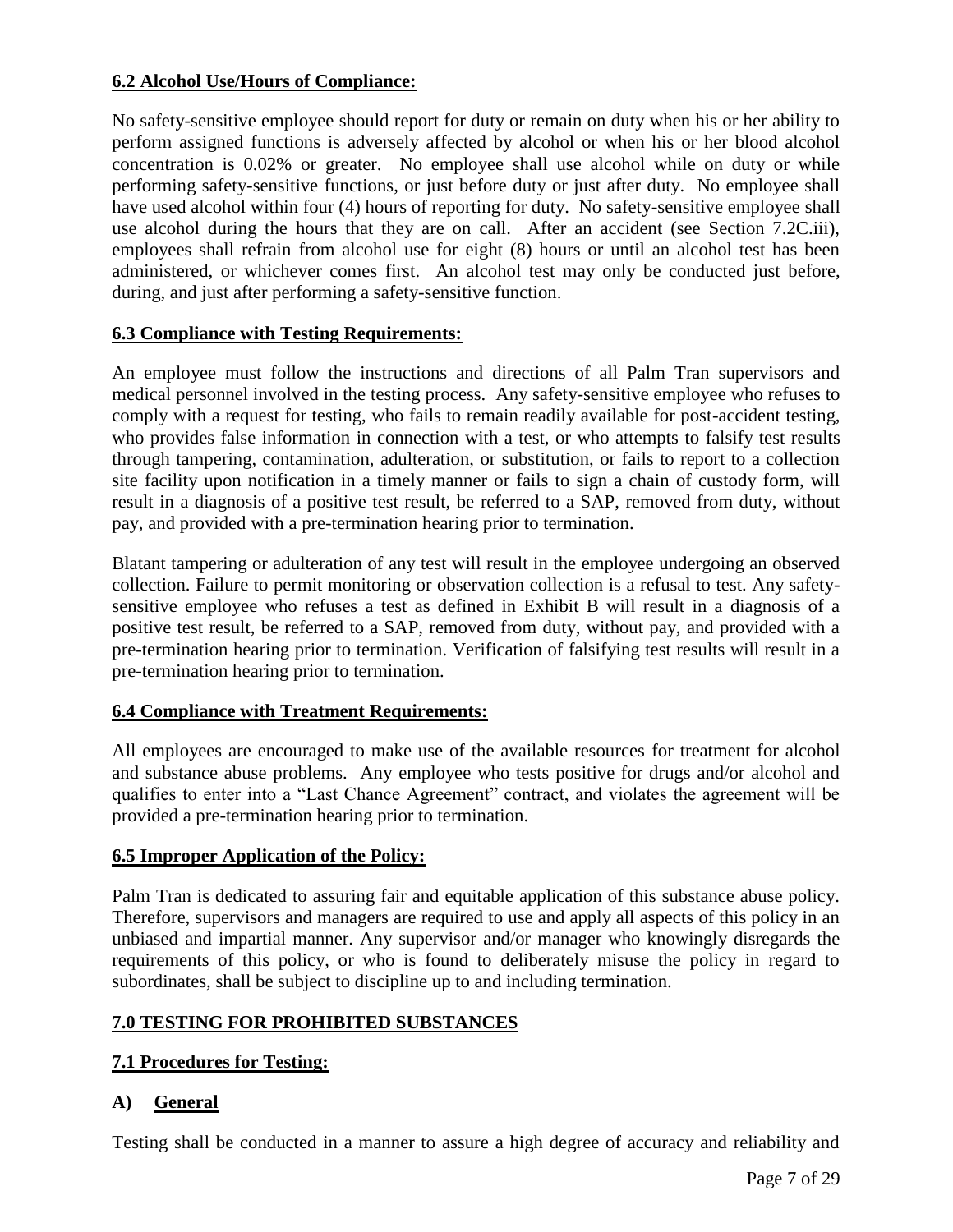using techniques, equipment, and laboratory facilities, which have been approved by the U.S. Department of Health and Human Services (DHHS). Testing for prohibited drugs and alcohol on safety-sensitive employees shall be conducted in accordance with the procedures set forth in 49 CFR Part 40. See attached Testing Procedures for detailed procedures on all required types of drug and alcohol testing.

#### **B) Testing for Prohibited Drugs**

Palm Tran shall have collected urine samples from safety-sensitive employees to test for Prohibited Drugs. An assigned Collection agency will split each urine sample collected into a primary and a split sample (see testing procedures). The urine samples will be sent under seal, with required chain of custody forms, to a laboratory approved by the DHHS. At the laboratory, specimens are placed in a secure storage. An initial drug screen will be conducted on each *primary* specimen. For those specimens that are not negative, a confirmatory Gas Chromatography/Mass Spectrometry (GS/MS) test will be performed. The test will be considered positive if the amounts present are above the minimum thresholds established in 49 CFR Part 40, as set forth in the attached Exhibit A, threshold levels of testing. If the result of the test of the primary specimen is positive, the split sample will be retained in frozen storage for at least for at least 60 days from the date the laboratory receives it. The laboratory will retain all positive specimens in frozen storage, for at least one year.

#### **C) Alcohol Testing**

A trained Breath Alcohol Technician (BAT) will conduct tests for alcohol concentration on safety-sensitive employees with a National Highway Traffic Safety Administration (NHTSA) approved evidential breath-testing device (EBT) operated. In order to maintain quality assurance, EBT's must be externally calibrated in accordance with the plan developed by the manufacturer of the device. The EBT will identify each test by a unique sequential identification number. If the initial test on an employee indicates an alcohol concentration of 0.02% or greater, a second test will be performed to confirm the results of the initial test. For summary of applicable alcohol threshold levels, see Exhibit A.

#### **D) Cancelled Test**

A cancelled test is neither a positive nor a negative test. For purposes of this part, a sample that has been rejected for testing by a laboratory is treated the same as a cancelled test. Also, if the analysis of the split specimen fails to reconfirm the presence of the drug(s) or drug metabolite(s) found in the primary specimen, or if the split specimen is inadequate for testing or un-testable, the Medical Review Officer (MRO) shall cancel the test and report the cancellation and the reasons for it to the DOT, the employer, and the employee.

#### **E) Refusal to Test**

A refusal means that an employee fails to provide a drug or alcohol-testing sample as required by this policy without a valid medical explanation from a doctor chosen by Palm Tran, or engages in conduct that obstructs the testing process. Refusals include and are defined in Exhibit B. A refusal constitutes a violation of policy and Palm Tran's policy and procedures in this policy will be enforced. Any Palm Tran safety-sensitive employee who refuses to be tested, as defined by the FTA in Exhibit B, will result in a diagnosis of a positive test result, will be removed from duty, without pay, be referred to a SAP, and provided with a pre-termination hearing prior to termination.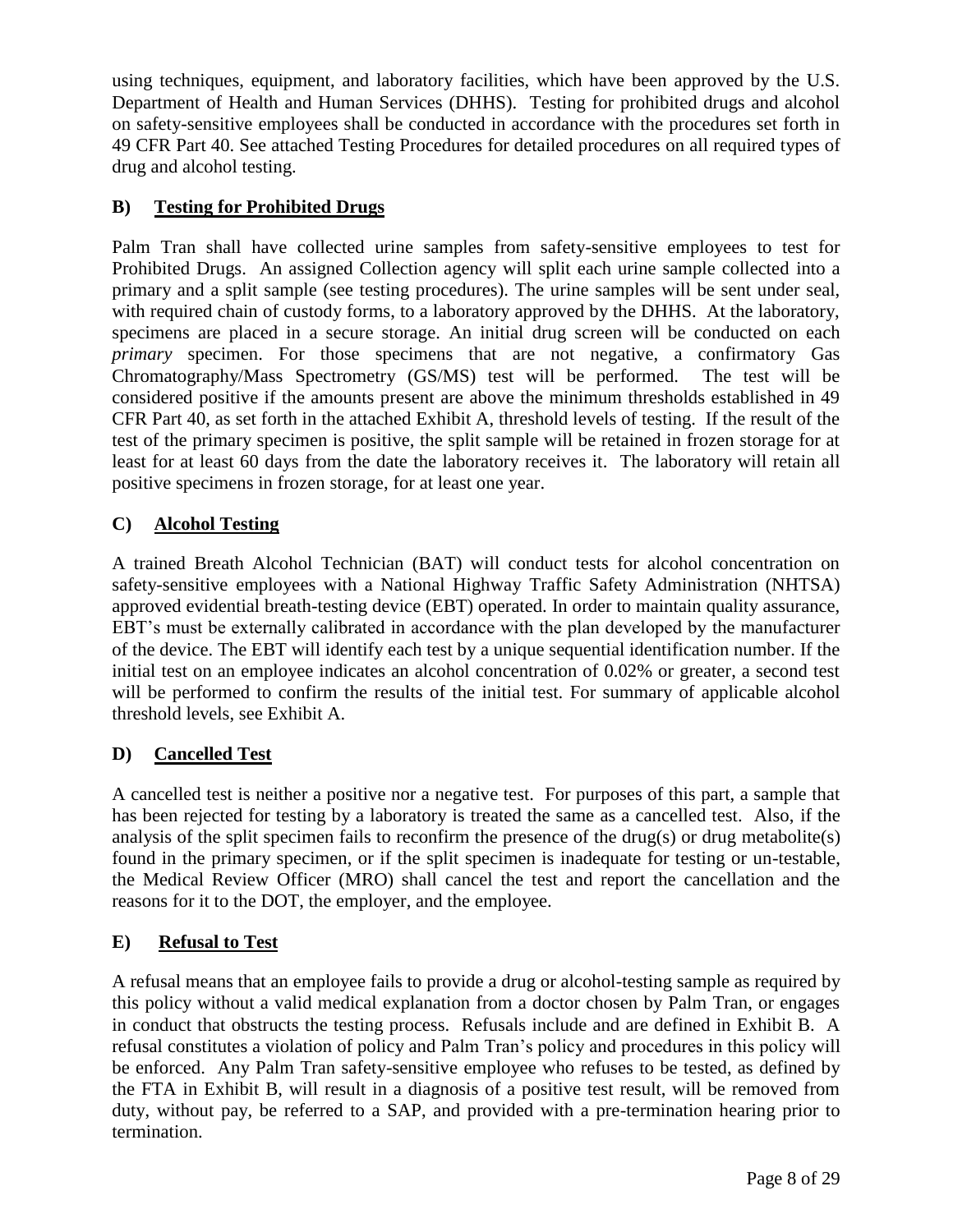#### **F) Specimen Validity Testing**

Specimen validity testing is the evaluation of the specimen to determine if it is consistent with normal human urine. The purpose of validity testing is to determine whether certain adulterants or foreign substances were added to the urine, if the urine was diluted, or if the specimen was substituted.

#### **G) Medical Review Officer (MRO)**

All drug testing results shall be interpreted and evaluated by an MRO, who shall be a licensed physician or Doctor of Osteopathy, responsible for receiving laboratory results generated by an employer's drug testing program and has appropriate medical training to interpret and evaluate an individual's confirmed positive test result. The MRO should have a detailed knowledge of substance abuse disorders and drug testing. The MRO shall comply with the drug testing procedures set forth in 49 CFR Part 40. The MRO will not review alcohol test results. When a confirmed positive test is reported from the testing laboratory, it is the responsibility of the MRO to: (a) review the individual's medical history, including any medical records and biomedical information provided; (b) contact the employee and afford the employee the opportunity to discuss the test results with him/her; (c) determine whether there is a legitimate medical explanation for the result, including legally prescribed medication.

The MRO shall not convey test results to Palm Tran until the MRO has made a definite decision that the test result was positive or negative. If the employee provides an adequate explanation, the MRO verifies the test as negative and no further action is taken.

If the MRO reports a dilute negative to Palm Tran, the employee will be immediately directed to take a non-observed retest. Palm Tran will absorb the cost of this retest.

When the MRO reports the results of the verified positive test to Palm Tran, the MRO may disclose the drug(s) for which there was a positive test. Palm Tran currently contracts for an MRO through WTC, Inc:

| Contractor:  | Dr. Stephen Kracht                       |
|--------------|------------------------------------------|
| Address:     | C/O WTC, Inc.                            |
|              | 7500 W. 110 <sup>th</sup> . St., Ste 500 |
|              | Overland Park, KS 66225                  |
| Telephone #: | 1-888-382-2281                           |

#### **7.2 Types of Testing:**

49 CFR Part 655 requires the following types of testing for Prohibited Substances for safetysensitive employees: Pre-employment or transfer, reasonable suspicion, post-accident, random, return-to-duty, and follow-up testing.

#### **A) Pre-employment or Transfer Testing**

All applicants for safety-sensitive positions shall undergo urine drug test prior to employment. Receipt by Palm Tran of verified negative test results is required prior to employment. If an applicant drug test is canceled, Palm Tran shall require the applicant to take another preemployment drug test prior to performing any safety-sensitive function. Employees who are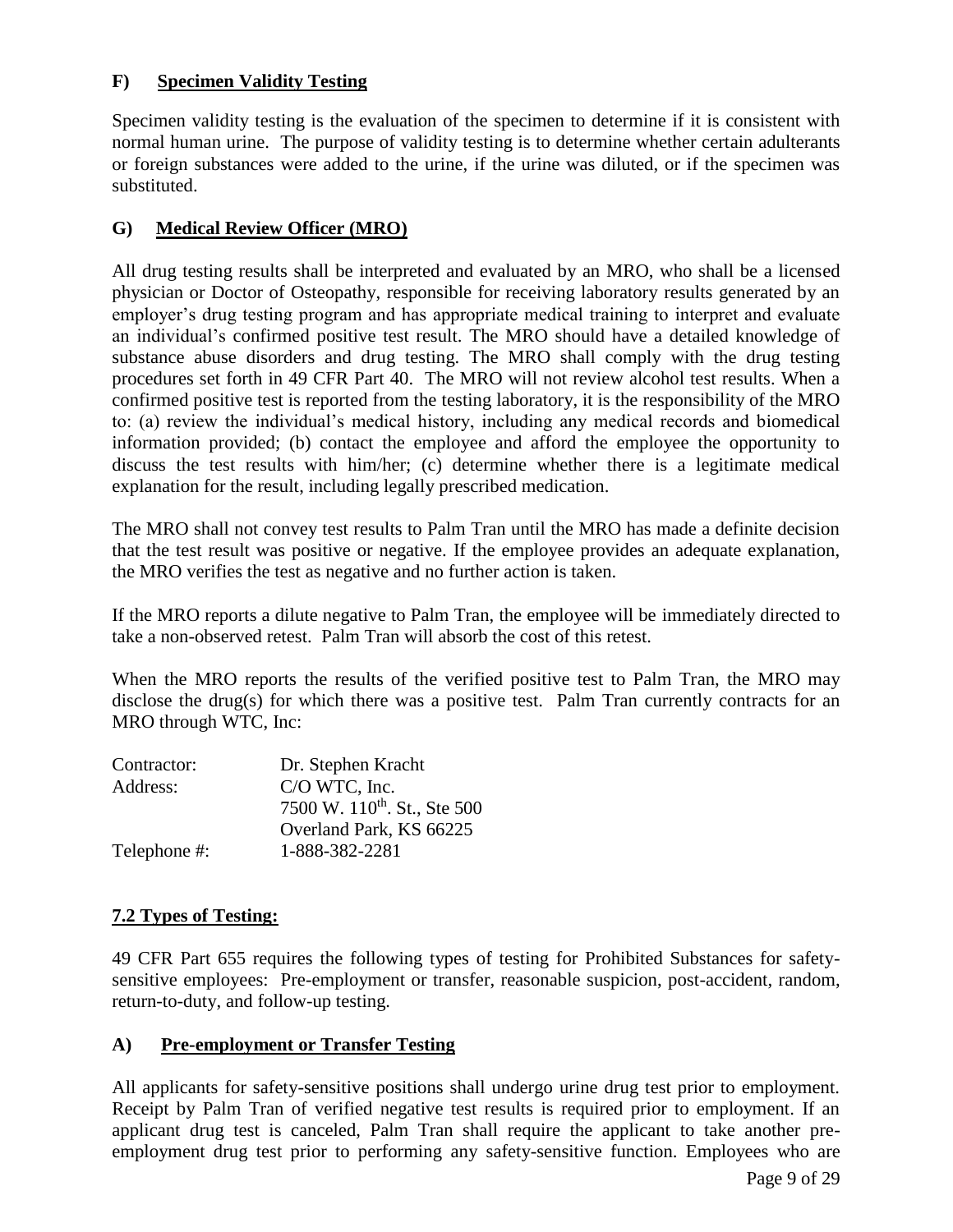being considered for transfer to safety-sensitive positions from non-safety sensitive positions will be required to undergo a drug test.

An applicant with a confirmed positive drug test as certified by the MRO will be disqualified from being hired for one year with Palm Tran. The applicant will be referred and advised of resources available for evaluating and resolving problems associated with prohibited drug use and alcohol misuse as per 49 CFR 655.62. An employee with a confirmed positive drug test as certified by the MRO will be disqualified from transfer for one year with Palm Tran. Employees who have previously failed or refused a pre-employment drug test must show proof of a successful SAP referral, evaluation, and treatment as per Part 655.62. A pre-employment/transfer test will also be performed any time an employee's status changes from an inactive status in a safety-sensitive position to an active status in a safety-sensitive position (i.e., return from work comp, return from a leave of absence). This type of pre-employment testing shall only be conducted under FTA authority when (1) a safety-sensitive employee has not performed safetysensitive duties for 90 or more days, and (2) that employee was removed from the random pool during that time.

#### **i.) Previous DOT Employer Record Check**

Each applicant or transferred employee who is offered contingent employment for safetysensitive positions must complete a written consent that allows their previous employers to release drug and alcohol testing information to Palm Tran. If the applicant/transferee refuses to provide this written consent, an offer of employment cannot be made. Palm Tran will ask all applicants/transferees whether he/she has tested positive, or refused to test within the past two (2) years on any DOT pre-employment drug or alcohol test administered by a DOT-covered employer for which they did not get the job.

This consent along with a request for information will be sent to each of the DOT-regulated employers who have employed the applicant/transferee for any period during the two (2) years before the date of the individual's application or transfer. The following information will be obtained; alcohol test results of 0.04% alcohol concentration or greater, verified positive drug tests, refusals to test, other violations of DOT rules and as appropriate, documentation of the successful completion of DOT return-to-duty requirements including follow-up tests. If possible, this information will be obtained and reviewed before the employee is employed. If this is not possible, a good faith effort to obtain the information must be made. All information received and documentation of good faith efforts will be kept as a confidential record and maintained for a minimum of three (3) years.

If information obtained from a previous employer includes any drug or alcohol test information that indicates a non-negative test result or violation of the DOT regulations, the employee cannot perform safety-sensitive duties until Palm Tran has obtained documentation that the employee has complied with the return-to-duty requirements including a SAP assessment, successful treatment, negative return-to-duty test, and negative follow-up tests.

#### **B) Reasonable Suspicion Testing**

All safety-sensitive employees shall be subject to reasonable suspicion testing, to include appropriate urine and/or breath testing when there are reasons to believe that drug or alcohol use is adversely affecting job performance. A reasonable suspicion referral for testing will be made on the basis of documented objective facts and circumstances, which are consistent with shortterm effects of substance abuse or alcohol misuse. Reasonable suspicion tests for the presence of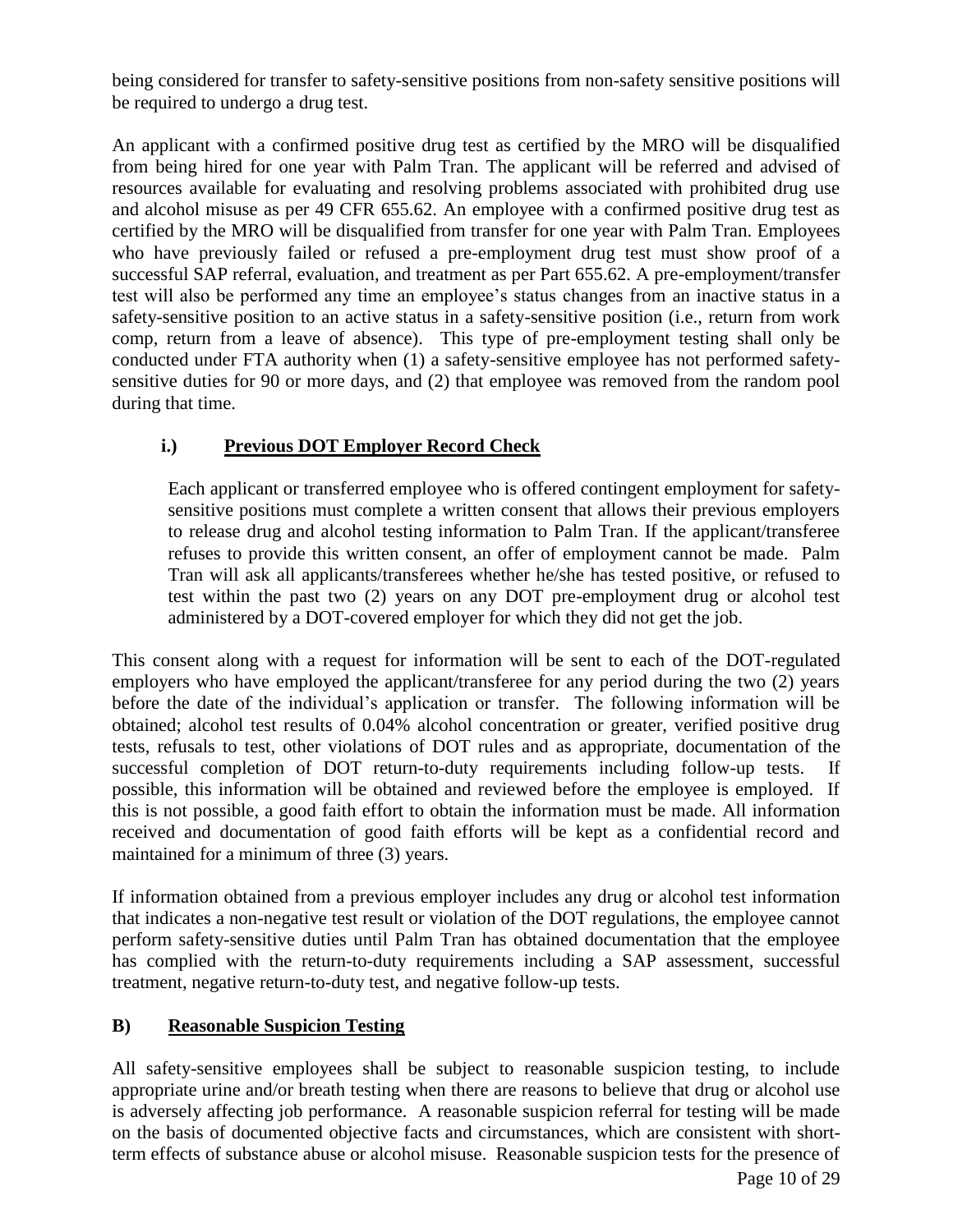alcohol shall be triggered by observations made just prior, during or immediately after performance of a safety-sensitive function.

Reasonable suspicion determination will be made by a supervisor who is trained to detect and document the signs and symptoms of drug and alcohol use and who reasonably concludes that an employee may be adversely affected or impaired in his or her work performance due to prohibited substance abuse or alcohol misuse. Trained supervisors will observe and document the appearance, behavior, speech, or body odors of the covered employee using the *Reasonable Suspicion Test Determination* form.

#### **C) Post-Accident Testing**

#### **i.) Fatal Accidents**

All surviving safety-sensitive employees shall be required to undergo urine and breath alcohol testing if they are involved in an accident with a revenue service vehicle (whether or not the vehicle is in revenue service) that results in a fatality. This includes safetysensitive employees who are operating the vehicle and any other safety-sensitive employee whose performance could have contributed to the accident, as determined by Palm Tran Management.

#### **ii) Nonfatal incidents**

In nonfatal accidents, testing shall be required of safety-sensitive employees operating the vehicle and any other safety-sensitive employee whose performance could have contributed to the accident if an accident results in injuries requiring immediate transportation to a medical treatment facility or one or more vehicles incurs disabling damage. However, no test shall be required if Palm Tran Management determines that the employee can be completely discounted as a contributing factor to the accident, based on the best available information available at the time of accident as per 655.44(2)(i).

#### **iii) Procedure**

Following an accident, all safety-sensitive employees subject to testing shall remain readily available for testing. The applicable supervisor will use the *Post-Accident Drug/Alcohol Test Determination* form. An employee who fails to remain readily available, including notifying a supervisor of his or her location if he or she leaves the scene of the accident prior to submitting for testing, may be deemed to have refused to submit to testing. The drug test shall occur as soon as possible but not later than thirtytwo (32) hours after the accident. If an alcohol test is not administered within two (2) hours of the accident, the employer must still attempt to administer the test, and must also prepare and maintain on file a record stating the reason(s) the test was not promptly administered. If an alcohol test is not administered within eight (8) hours of the accident no test shall be given and documentation must be made to the file stating the reason why the test was not conducted. Nothing in this section shall delay medical attention for the injured following an accident or prohibit an employee from leaving the scene of an accident for the period necessary to obtain assistance in responding to the accident or to obtain necessary emergency medical care when appropriate approval is given.

Page 11 of 29 If an FTA drug and alcohol test is unable to be performed (i.e., employee is unconscious, employee is detained by law enforcement agency, etc.), Palm Tran may use drug and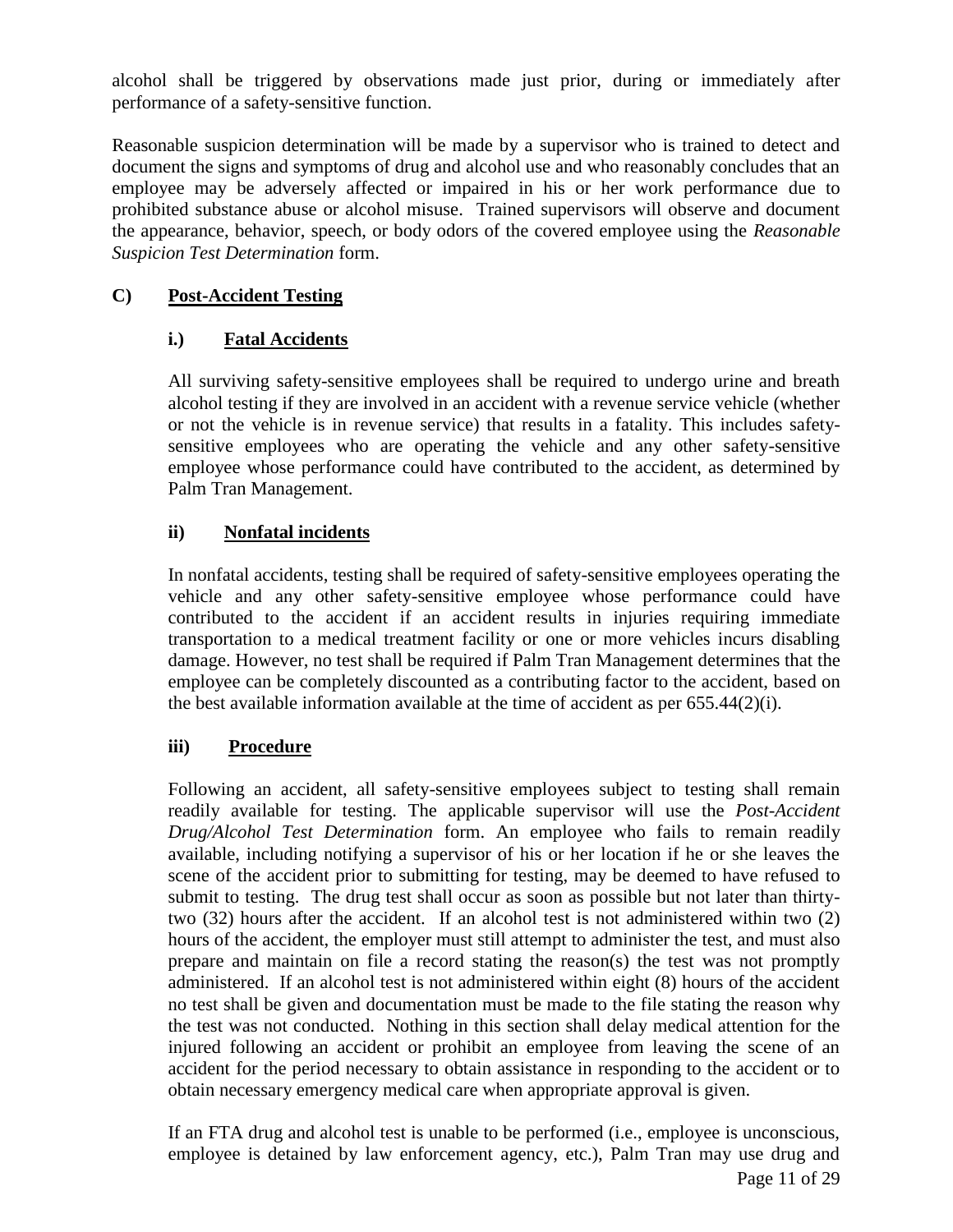alcohol post-accident test results administered by State and local law enforcement officials. The State and local law enforcement officials must have independent authority for the test and the employer must obtain the results in conformance with State and local law.

#### **D) Random Testing**

Employees performing safety-sensitive functions will be subject to unannounced, random drug and alcohol testing in accordance with FTA regulations. Each such employee shall be in a pool from which currently 25% random selection is made for drug testing and 10% for alcohol testing; however, such percentages will be adjusted in accordance with the decision of the FTA's administrator pursuant to 49 CFR 655.45. Each such employee shall have an equal chance at selection and shall remain in the pool even after being tested. The basis for random selection shall be by a scientifically valid random number generation method initiated by computer. The dates for administering unannounced testing of randomly selected covered employees shall be spread reasonably throughout the calendar year and during randomly spread throughout all hours of service. This ensures that employees would have a reasonable expectation that they might be called for a test on any day they are at work. Employees are required to proceed immediately to the collection site upon notification of their random selection.

#### **E) Return-to-Duty Testing/Follow-up Testing**

Any safety-sensitive employee who has failed a drug test, refused to test or tested in excess of .04% on an alcohol test must be evaluated and released by a SAP before returning to work in a safety-sensitive function, pass a return-to-duty drug or alcohol test and enter into Palm Tran's "Last Chance Agreement" contract. Once allowed to return-to-duty, an employee shall be subject to unannounced follow-up testing for at least 12 but not more that 60 months. The frequency and duration of the follow-up testing will be determined by the SAP, with a minimum of six tests performed during the first 12 months. The SAP may recommend follow-up testing of the employee beyond the 12-month requirement but must not exceed 60 months from the time the employee returns to duty.

The SAP will document his/her recommendations in a written follow-up testing plan, without actual test dates, that Palm Tran will follow. Follow-up testing will be separate from and in addition to the regular random testing program and the employee will remain in the standard random pool and tested whenever they are selected. The SAP's recommendations are nonnegotiable, only the SAP may modify evaluation based on new or additional information and the employer may not impose additional testing requirements beyond the SAP's testing plan. Palm Tran is aware that the follow-up testing plan follows the employee to subsequent DOT employers, and/or through breaks in service. The SAP will notify Palm Tran when the employee has completed the entirety of the education and treatment program.

#### **F) Employee-Requested Drug Re-Testing**

Any safety-sensitive employee who questions the results of a required drug test under Sections 7.2A through 7.2E of this policy may, within 72 hours of having been notified of a verified positive test, request that the split-sample test be conducted. This test must be conducted at a different DHHS-certified laboratory for analysis as soon as possible. The employee is not required to pay for the test before the test takes place. However, Palm Tran will seek reimbursement for the cost of the test once the test has been performed. This can be set up by payroll deduction.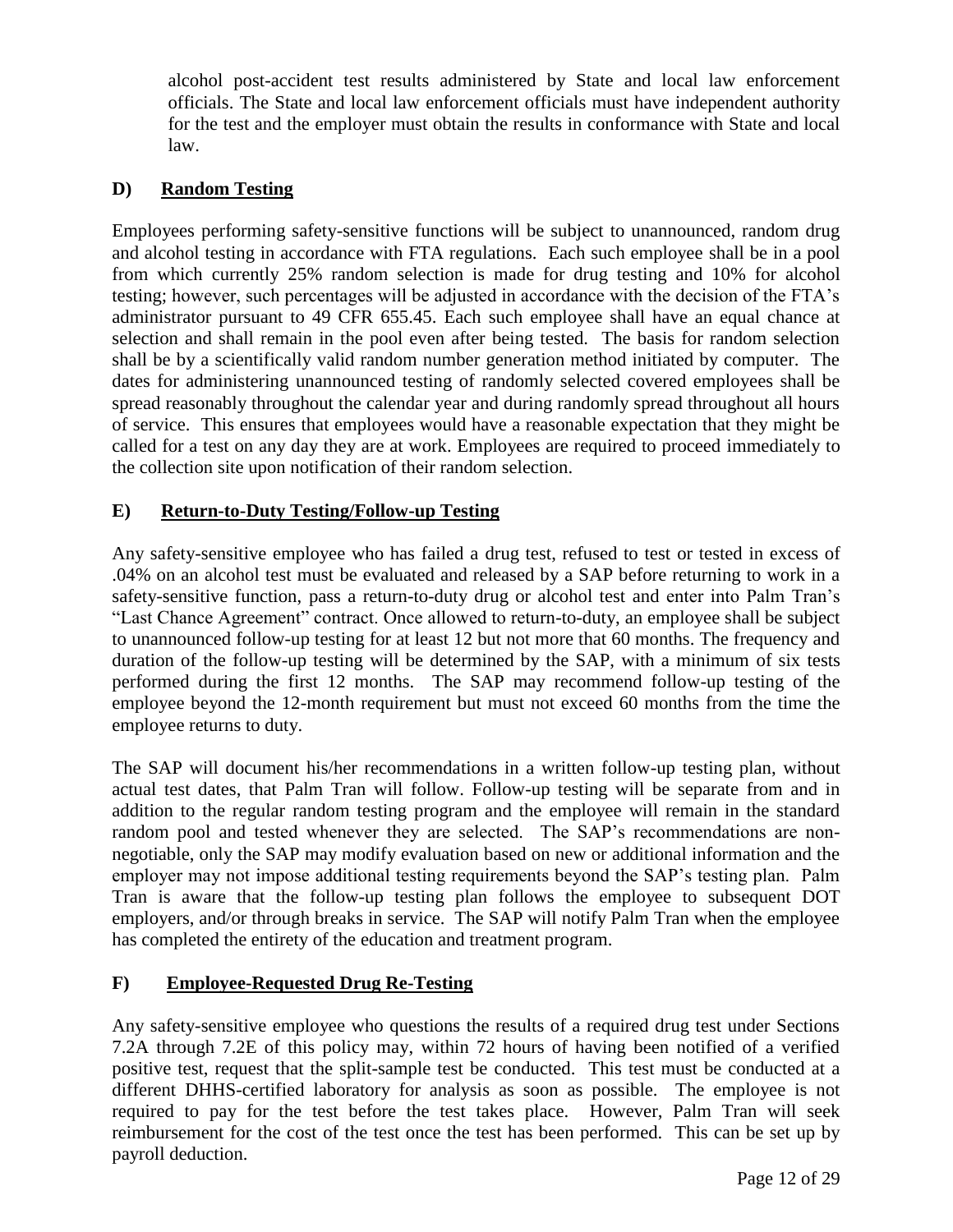Each urine sample is to be a minimum of 45ml. The sample is to be split at the time of collection into 30ml. for the primary test and 15ml. for a re-test if the primary sample tests positive. The test must be conducted on the split sample that was provided at the same time as the original sample. The method of collecting, storing, and testing the split sample will be consistent with the procedures set forth in 49 CFR Part 40. The employee's request for a re-test must be made to the MRO within 72 hours of notice of the initial test result. Requests after 72 hours will only be

accepted if the delay was due to documentable facts that were beyond the control of the employee.

If the analysis of the split sample fails to confirm the presence of the drug(s) detected in the primary specimen, or if the split specimen is unavailable, inadequate for testing or un-testable, the MRO will cancel the test and report the cancellation and the reasons for it to DOT, the employer and the employee. See Section 7.1 for Procedures for Testing.

#### **7.3 Consequences of Positive Test Result:**

This section describes actions that will be taken under Palm Tran, not FTA Authority.

#### **A) Positive Post-Accident Test**

Any safety-sensitive employee who is tested under post-accident and tests positive for drugs as confirmed by the MRO or who has a confirmed alcohol concentration of 0.04% or greater will be removed from duty, without pay, referred to a SAP and terminated following a pre-termination hearing, unless it can be clearly established; (1) that the actions of the safety sensitive employee involved in the accident were only incidental to and did not have a meaningful bearing to the accident, and (2) that the accident involved a series of unique circumstances that limited the opportunity of the safety sensitive employee to avoid involvement; then employee will be treated under the Substance Abuse Policy identical to a positive random test (see D below). This determination will be the sole discretion of the Hearing Officer at the pre-termination hearing.

#### **B) Second Positive Test**

Any safety-sensitive employee who previously tested positive and has entered into a "Last Chance Agreement" contract with Palm Tran, tests positive for the same controlled substance at any future date while employed, will be removed from duty, without pay, referred to a SAP and provided with a pre-termination hearing prior to termination.

#### **C) Positive Reasonable Suspicion or Random Alcohol Test**

**i)** A safety-sensitive employee who has a confirmed reasonable suspicion or random alcohol concentration of greater than 0.02% but less than 0.04% will be removed from his or her duties for a minimum of eight (8) hours unless a re-test results in a concentration measure of less than 0.02%. Palm Tran will remove the employee from duty, \*without pay and under Palm Tran authority will be referred to the EAP counselor for evaluation and treatment.

**ii)** An alcohol concentration of 0.04% or greater will be considered a positive alcohol test. The randomly tested employee will be immediately removed from duty, \*without pay and referred to the SAP for evaluation and treatment.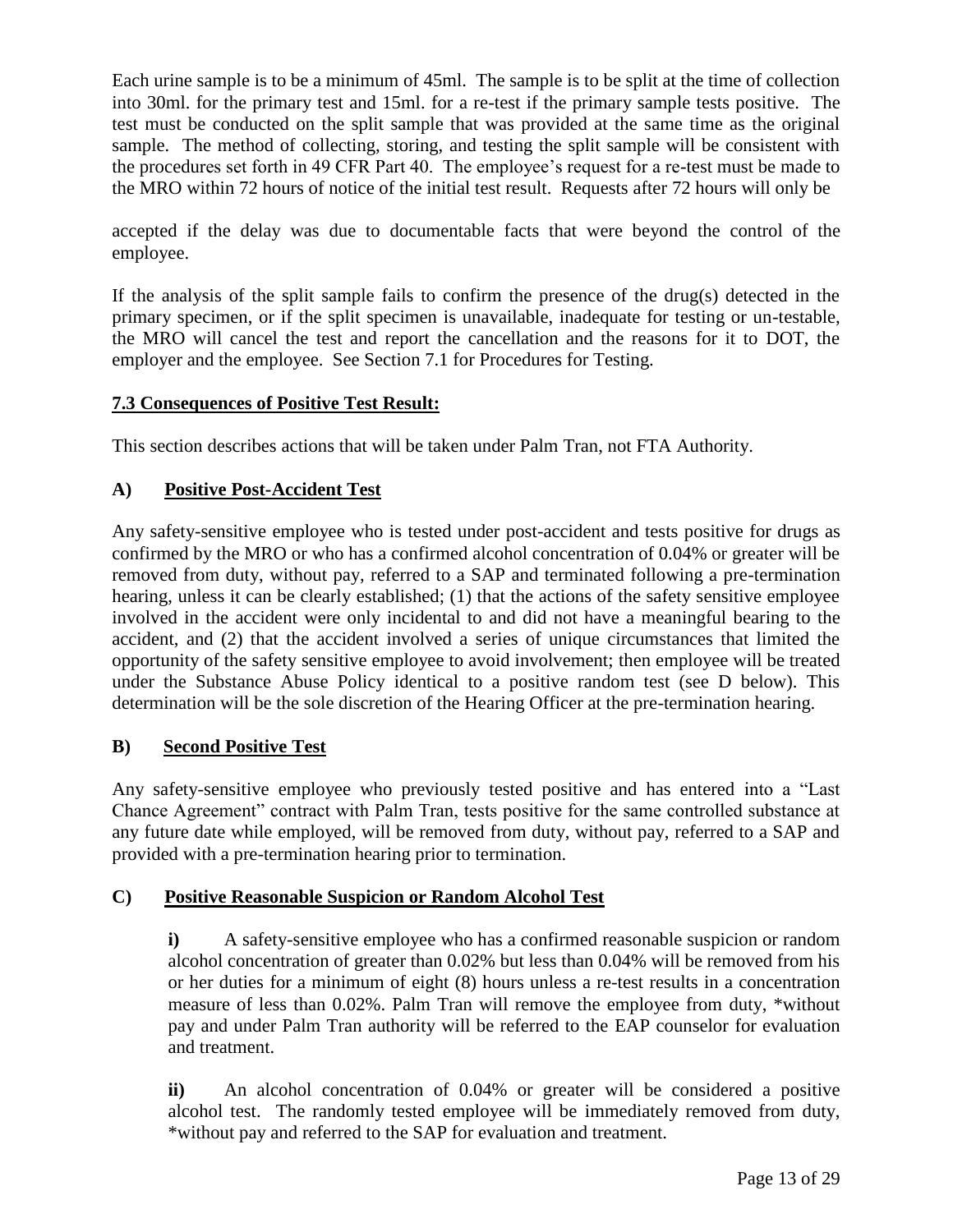#### **D) Positive Reasonable Suspicion or Random Drug Test**

Any safety-sensitive employee who under reasonable suspicion or random testing tests positive for drugs as confirmed by the MRO will be immediately removed from duty, \*without pay, and referred to a SAP for evaluation and treatment.

\*Employees who test positive during a reasonable suspicion or random test will be permitted to use accrued annual leave during their absence.

#### **8.0 SUBSTANCE ABUSE PROFESSIONAL (SAP)**

The SAP can be (1) a licensed physician (Medical Doctor or Doctor of Osteopathy), or a licensed or certified psychologist, social worker, or employee assistance professional, with knowledge of and clinical experience in the diagnosis and treatment of drug and alcohol related disorders; or (2) an addiction counselor certified by the National Association of Alcoholism and Drug Abuse Counselors Certification Commission.

The SAP will evaluate each employee to determine what assistance, if any, the employee needs in resolving problems associated with prohibited substance abuse or misuse, as well as to determine whether or not the employee has successfully completed a rehabilitation program. Palm Tran utilizes the following for the Substance Abuse Professional:

| Center Name: | Palm Beach County Occupational Health Clinic |  |
|--------------|----------------------------------------------|--|
| Address:     | 160 Australian Avenue                        |  |
|              | West Palm Beach, FL 33406                    |  |
| Telephone #: | 561-233-5450                                 |  |

#### **9.0 TRAINING AND EDUCATION**

All safety-sensitive employees shall participate in a minimum one (1) hour training session designed to meet FTA requirements by learning about the effects and consequences of drug use on personal health, safety and the work environment. The training will also include manifestations and behavioral cues that may indicate prohibited drug use.

For those supervisors participating in reasonable suspicion testing determinations, there will be at least two (2) hours of training to explain the criteria for reasonable cause testing, including one (1) hour on the physical, behavioral and performance indicators of probable drug use and another hour on the physical, behavioral, speech and performance indicators of probable alcohol misuse.

Initial training sessions will be reinforced with educational materials and meetings.

#### **10.0 RECORDS; CONFIDENTIALITY**

#### **A) Access to Records**

A safety-sensitive employee is entitled, upon written request, to review and obtain copies of their own records relating to the employee's drug and alcohol testing and to provide information to dispute the results. However, Palm Tran shall not release the results of individual drug or alcohol tests to anyone other than the employee without express written authorization of the tested individual. The only exceptions are as follows:

**i)** Pursuant to a lawful court order or other law requiring disclosure;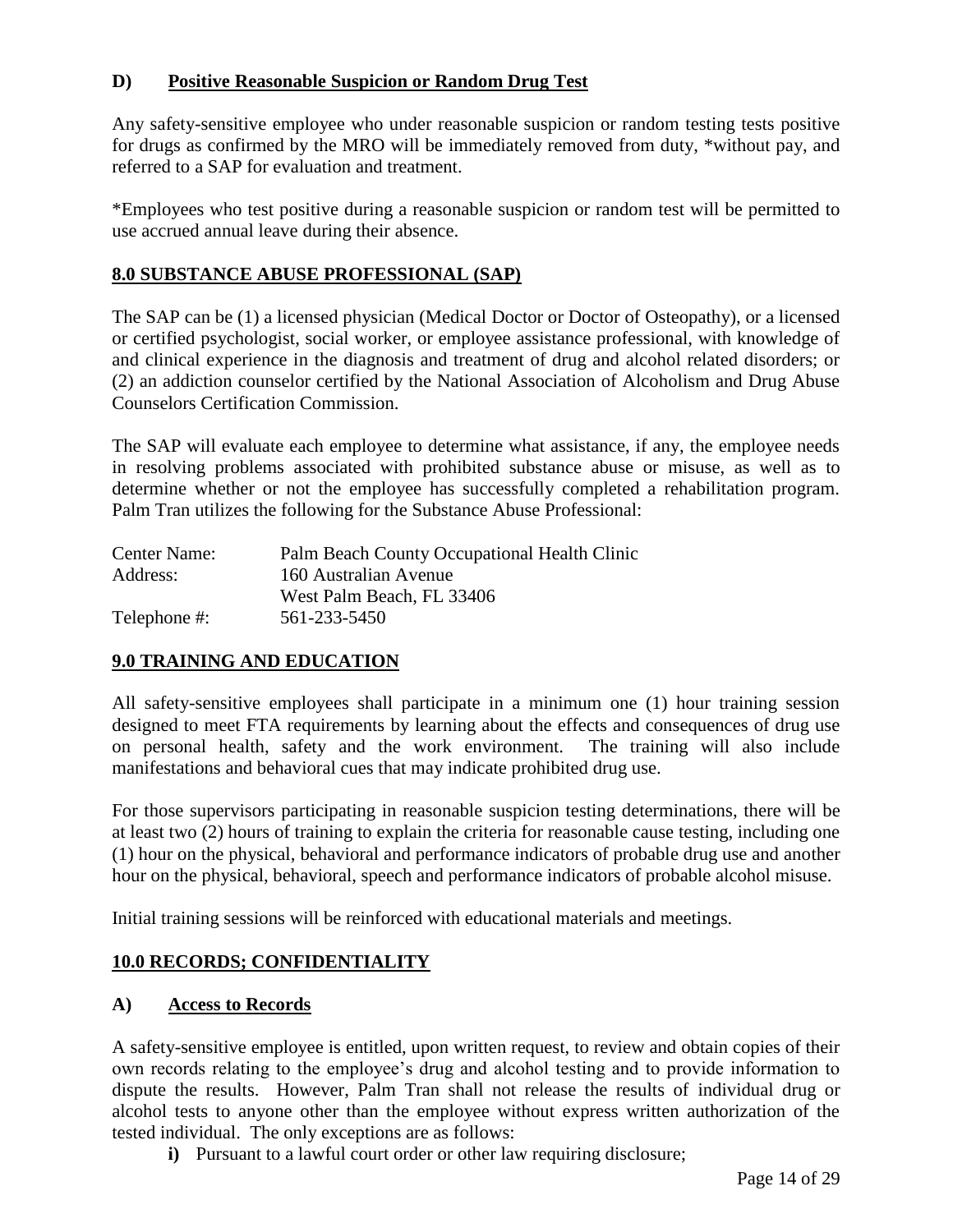- **ii)** In connection with Palm Tran disciplinary, grievance, arbitration or other legal proceeding initiated by or on behalf of the individual and arising from a certified positive drug or alcohol test or from Palm Tran's determination that the employee engaged in conduct prohibited under the FTA rules.
- **iii**) To the Secretary of Transportation, any DOT agency with regulatory authority over the employer or any of its covered employees or to a State oversight agency or the grantee required to certify compliance to a Drug and Alcohol Program
- **iv)** When requested by the National Transportation Safety Board as part of an accident investigation, Palm Tran shall disclose information related to its administration of a post-accident drug or alcohol test administered following the accident under investigation.
- **v)** To a subsequent employer upon receipt of a written request from the employee.

Palm Tran affirms the need to protect individual dignity, privacy and confidentiality throughout the testing process. In addition, if at any time, the integrity of the testing procedures or the validity of the test results is compromised, the test will be cancelled.

#### **B) Records Maintenance**

Palm Tran must maintain records of its substance abuse program in a secure location with controlled access. Records must be maintained, at a minimum, as follows: (a) results of negative tests, cancelled drug test results, alcohol tests of less than 0.02 - one year; (b) records of training, calibration of EBTs - two years; (c) records of verified positive drug test results, documentation of refusals, alcohol test results of 0.02 or higher, referrals to SAP, follow-up tests, return to duty, reports to FTA - five years; (d) previous DOT employer record check – three years.

#### **11.0 SYSTEM CONTACT**

Any questions regarding this policy or any other aspect of Palm Tran's Substance Abuse Management Program should be directed to the office of the following:

Contact: Palm Tran's Designated Employer Representative (DER) Address: 3201 Electronics Way West Palm Beach, FL 33407 Telephone #: 561-841-4200

#### **11.1 LOCAL AUTHORITY**

Palm Tran's DAPC is authorized to receive test information from the MRO, as well as, confirmation test results from the Certified B.A.T.

#### **12.0 REVSIONS TO THE POLICY AND PROGRAM:**

This policy and program is subject to revision.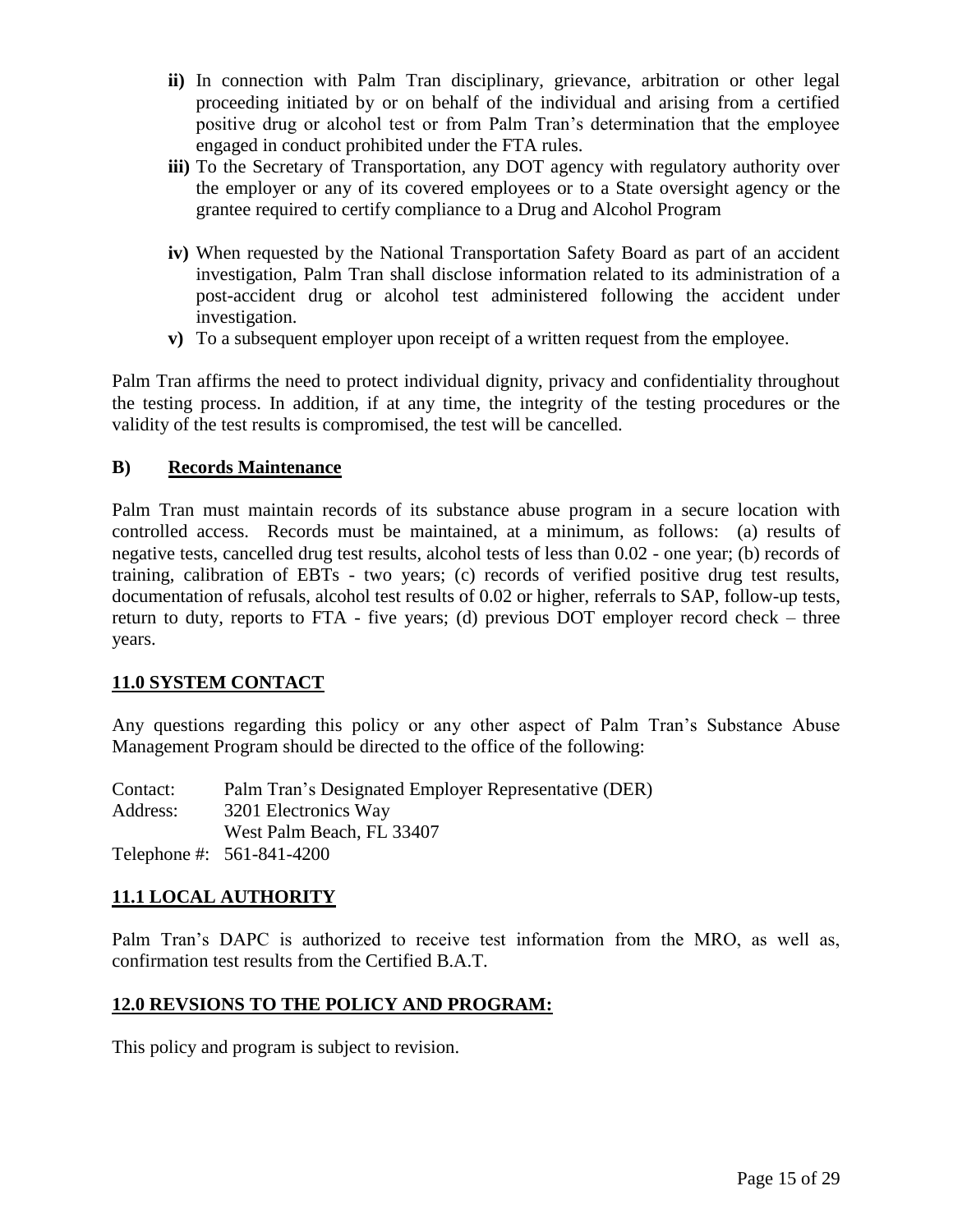#### **EXHIBIT A**

Pursuant to the Federal Department of Transportation regulations, the following are the drugs to be tested for, and the threshold levels of each test, which Palm Tran is required to accept:

| Drug or Metabolite |                                                                                                                                                                    | Urine Initial<br><b>Test Cutoff</b><br>$(ng/ml)^*$ | Confirmatory<br>(GC/MS) Test<br>Cutoff $(ng/ml)^*$ |
|--------------------|--------------------------------------------------------------------------------------------------------------------------------------------------------------------|----------------------------------------------------|----------------------------------------------------|
|                    | 1. Marijuana metabolites<br>$THCA$ <sup>1</sup>                                                                                                                    | 50                                                 | 15                                                 |
| 2.                 | Cocaine metabolites                                                                                                                                                | 150                                                | 100                                                |
| 3.                 | Opiates metabolites<br>Codeine/Morphine <sup>2</sup>                                                                                                               | 2,000                                              | 2,000                                              |
|                    | 4. Acetylmorphine                                                                                                                                                  | 10                                                 | 10                                                 |
|                    | 5. Amphetamines <sup>3</sup><br>AMP/MAMP <sup>4</sup><br>Amphetamine,<br>Methamphetamine <sup>5</sup><br>MDMA-Ecstasy <sup>6</sup><br>MDA <sup>7</sup><br>MDEA $8$ | 500                                                | 250                                                |
|                    | 6. Phencyclidine (PCP)                                                                                                                                             | $25$ ng                                            | $25$ ng                                            |

#### **ALCOHOL**

(Includes ethanol, methanol, isopropanol)

#### **Breath Alcohol Concentration**

(Expressed in terms of grams of alcohol per 210 liters of breath)

#### Initial Screen Confirmatory

 $\overline{a}$ 

(Given if 0.02 or greater on initial screen) Under 0.02 to less than .04 employee may not perform safety-sensitive function

<sup>2</sup> Morphine is the target analyte for codeine/morphine testing.

<sup>&</sup>lt;sup>1</sup> Delta-9-tetrahydrocannabinol-9-carboxylic acid (THCA).

<sup>&</sup>lt;sup>3</sup> Either a single initial test kit or multiple initial test kits may be used provided the single test kit detects each target analyte independently at the specified cutoff

<sup>&</sup>lt;sup>4</sup> Methamphetamine is the target analyte for amphetamine/methamphetamine testing.

<sup>&</sup>lt;sup>5</sup> To be reported positive for methamphetamine, a specimen must also contain amphetamine at a concentration equal to or greater than 100 ng/ml.

 $6$  Methylenedioxymethamphetamine (MDMA).

<sup>7</sup> Methylenedioxyamphetamine (MDA).

<sup>8</sup> Methylenedioxyethylamphetamine (MDEA).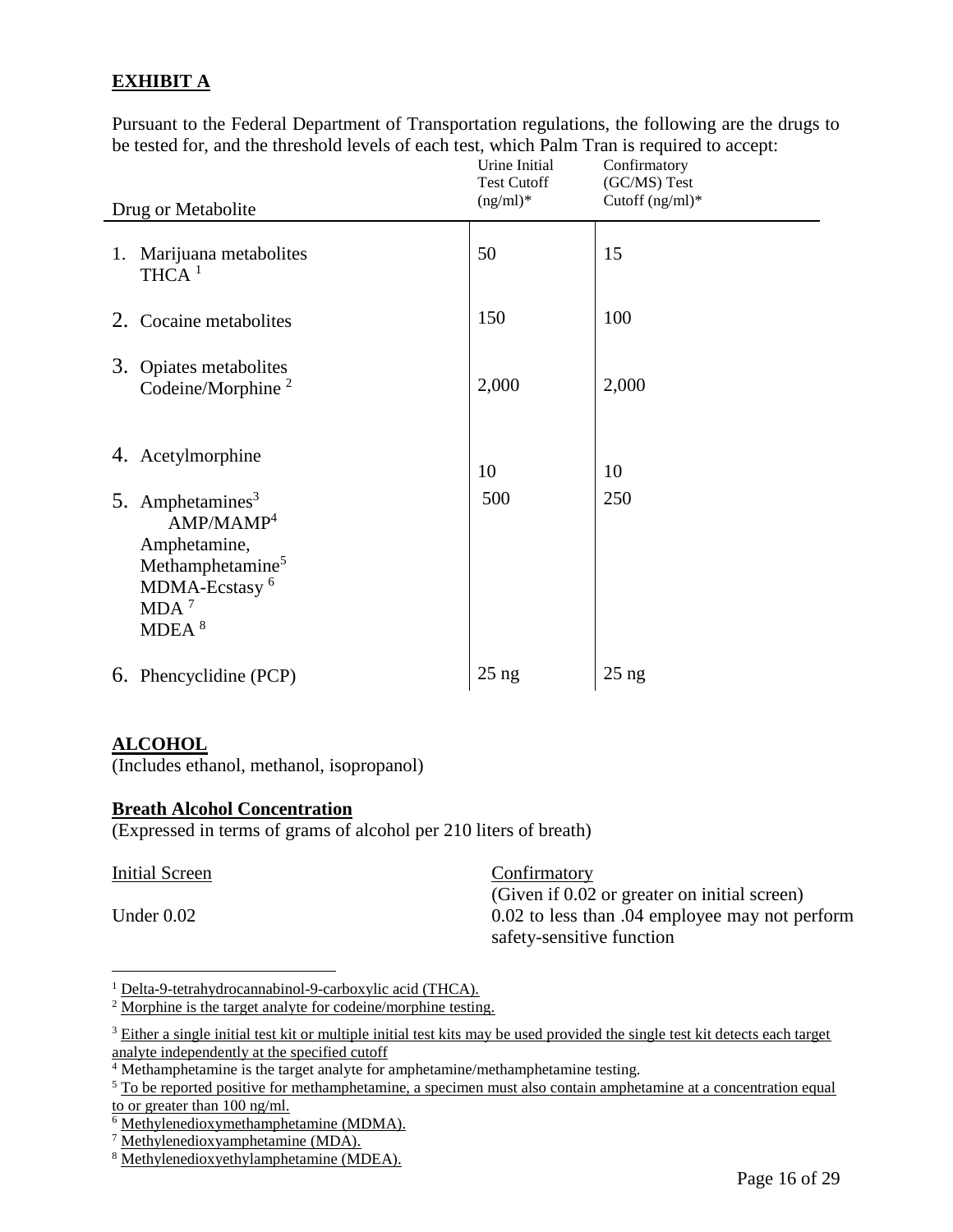#### **EXHIBIT B**

Pursuant to the Federal Department of Transportation regulations, the following are the behaviors that constitute a refusal to test which Palm Tran is required to accept for; Random, Reasonable Suspicion, Post-Accident, Return-to-Duty, and Follow-Up testing.

If an employee refuses a test for any of the following reasons, under Palm Tran authority, the employee will be removed from duty, without pay, and provided with a pre-termination hearing prior to termination.

| <b>Behavior That Constitutes a Test Refusal</b>                                                                                                                                                                                                                                                                                     | <b>Drug Test</b> | <b>Alcohol Test</b> |
|-------------------------------------------------------------------------------------------------------------------------------------------------------------------------------------------------------------------------------------------------------------------------------------------------------------------------------------|------------------|---------------------|
| Failure to appear for a test in the time frame specified by Palm<br>Tran, except for pre-employment tests.                                                                                                                                                                                                                          | X                | X                   |
| Failure to remain at the testing site until the testing process is<br>complete.                                                                                                                                                                                                                                                     | X                | X                   |
| Failure to provide a urine and/or breath specimen, as<br>applicable.                                                                                                                                                                                                                                                                | X                | X                   |
| Failure to provide a sufficient volume of urine or breath<br>without a valid medical explanation for the failure.                                                                                                                                                                                                                   | X                | X                   |
| Failure to undergo a medical examination to verify insufficient<br>volume as required by the MRO or DER.                                                                                                                                                                                                                            | X                | X                   |
| Failure to cooperate with any part of the testing process.                                                                                                                                                                                                                                                                          | X                | X                   |
| Failure to permit the observation or monitoring of specimen<br>donation when so required.                                                                                                                                                                                                                                           | X                |                     |
| Failure to take a second test required by the employer or<br>collector.                                                                                                                                                                                                                                                             | X                |                     |
| A drug test result that is verified by the MRO as adulterated or<br>substituted.                                                                                                                                                                                                                                                    | X                |                     |
| Failure to sign the certification on Step 2 of the Alcohol Test<br>Form                                                                                                                                                                                                                                                             |                  | X                   |
| For an observed collection, fail to follow the observer's<br>instructions to raise your clothing above the waist, lower<br>clothing and underpants, and to turn around to permit the<br>observer to determine if you have any type of prosthetic or<br>other device that could be used to interfere with the collection<br>process. | X                |                     |
| Possess or wear a prosthetic or other device that could be used<br>to interfere with the collection process.                                                                                                                                                                                                                        | X                |                     |
| Admit to the collector or MRO that you adulterated or<br>substituted the specimen.                                                                                                                                                                                                                                                  | X                |                     |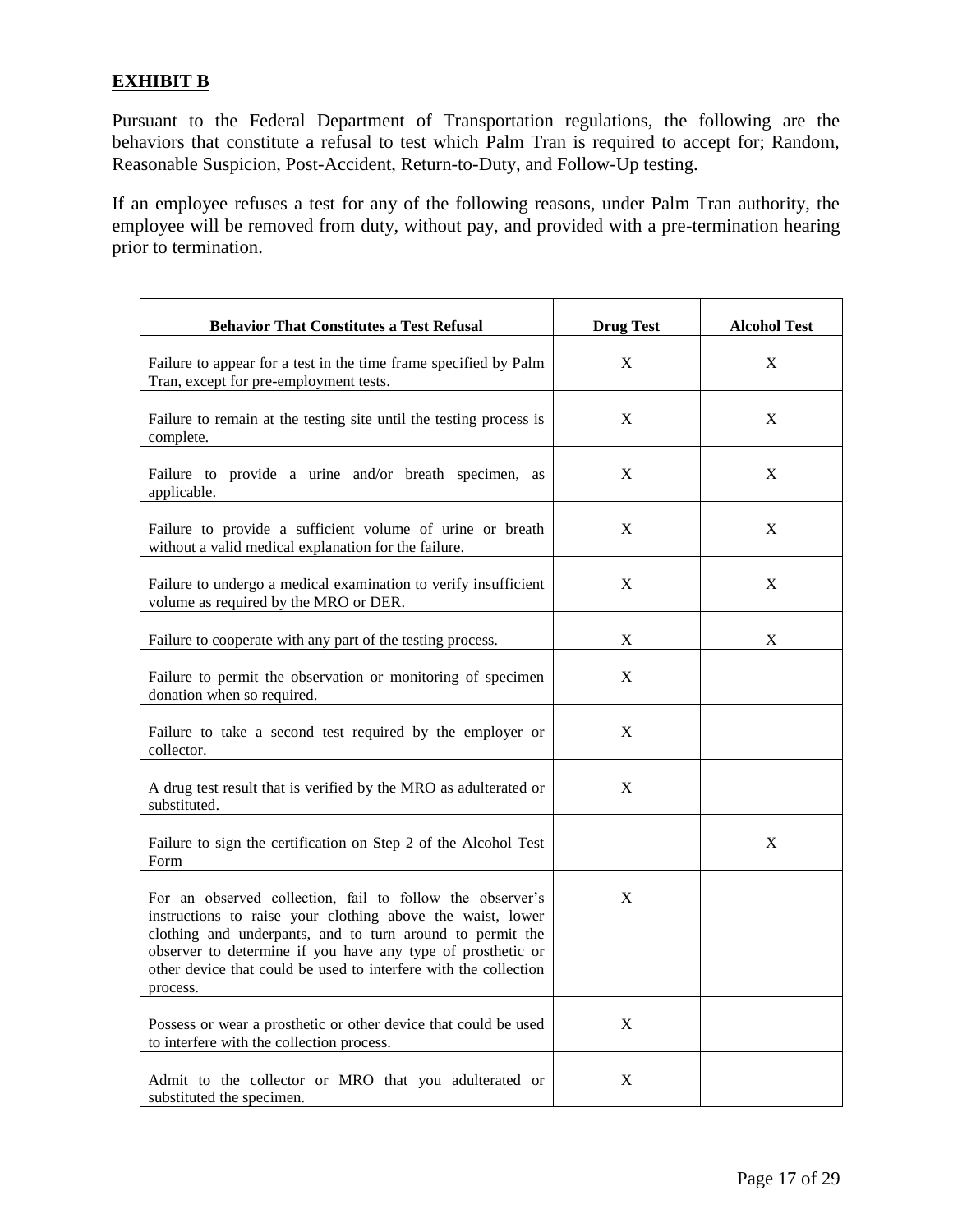**Palm Tran**

### **SUBSTANCE ABUSE PROGRAM**

## **TESTING PROCEDURES**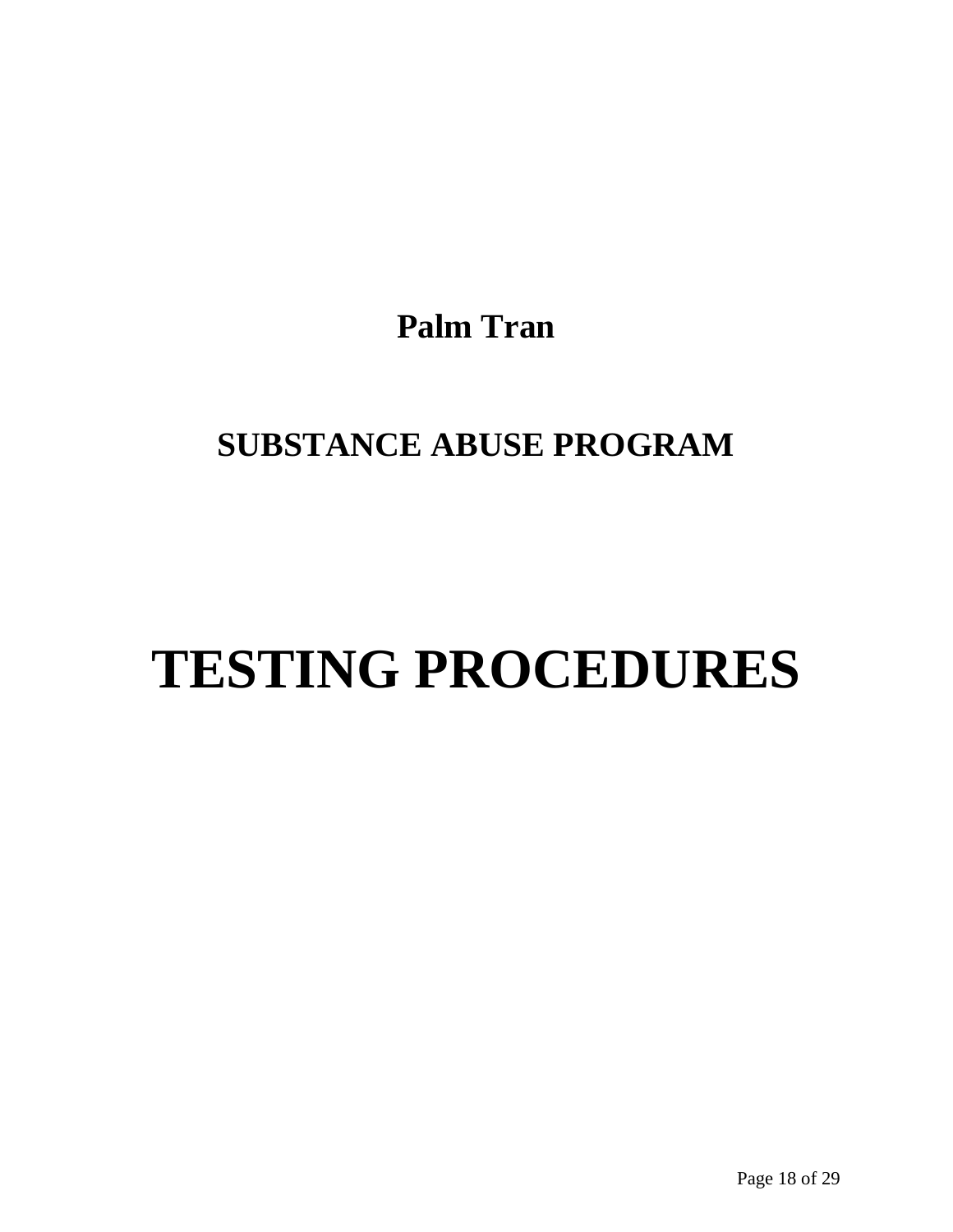#### **RANDOM TESTING PROCEDURES**

The FTA regulations require random testing for prohibited drugs and alcohol for all safetysensitive employees. Random testing identifies who is using drugs or misusing alcohol but is able to use the predictability of other testing methods to escape detection. More importantly, it is widely believed that random testing serves as a strong deterrent against employees beginning or continuing prohibited drug use and misuse of alcohol. Palm Tran has developed procedures for notification and collection to best implement the requirements of the federal regulations.

These procedures answer common questions regarding random testing: *Who is tested? Why are only some individuals tested? When and how do the tests occur?*

- **1.** Random drug and alcohol testing applies only to safety-sensitive employees. All safetysensitive employees will be included in a selection pool.
- **2.** Random drug and alcohol testing is accomplished by a scientifically valid, tamper-proof, computer-generated selection process. A random list of employee names will be generated every month.
- **3.** Employees are chosen in an unannounced, unpredictable manner. No employee will be removed from the random pool following selection, and every employee will continue to be subject to selection throughout the year. Every employee in the random pool has an equal chance of being selected every time. Employees are only removed from the random pool when they are on an approved leave of absence or permanently transferred to a non safetysensitive position.
- **4.** Random testing will be conducted on all shifts, all times of day, and all days of the week throughout the calendar year. No shift is exempt from testing.
- **5.** A minimum of twenty-five percent (25%) or such percent designated by the FTA administrator as per 49 CFR 655.45 of the eligible safety-sensitive employees in the random pool will be tested for prohibited drugs and a minimum ten percent (10%) for alcohol each calendar year.
- **6.** Random drug testing may be conducted concurrently with random alcohol testing or at any time during an employee's shift. Random alcohol testing will be conducted just before the employee is scheduled to perform a safety-sensitive function, while the employee is performing safety-sensitive duties or just after the employee performs a safety-sensitive function. The employee must proceed to the test site immediately after being notified that he or she has been selected for testing. Failure to report after notification constitutes a refusal to test and the employee will be provided a pre-termination hearing prior to termination. (See Exhibit B)
- **7.** Employees will be notified where to report for collection, when to stop work and report to the collection site and who they must contact, if necessary.
- **8.** All employees are provided with a Palm Tran "Drug/Alcohol Test Order Form", indicating the collection site and the type of test to be performed.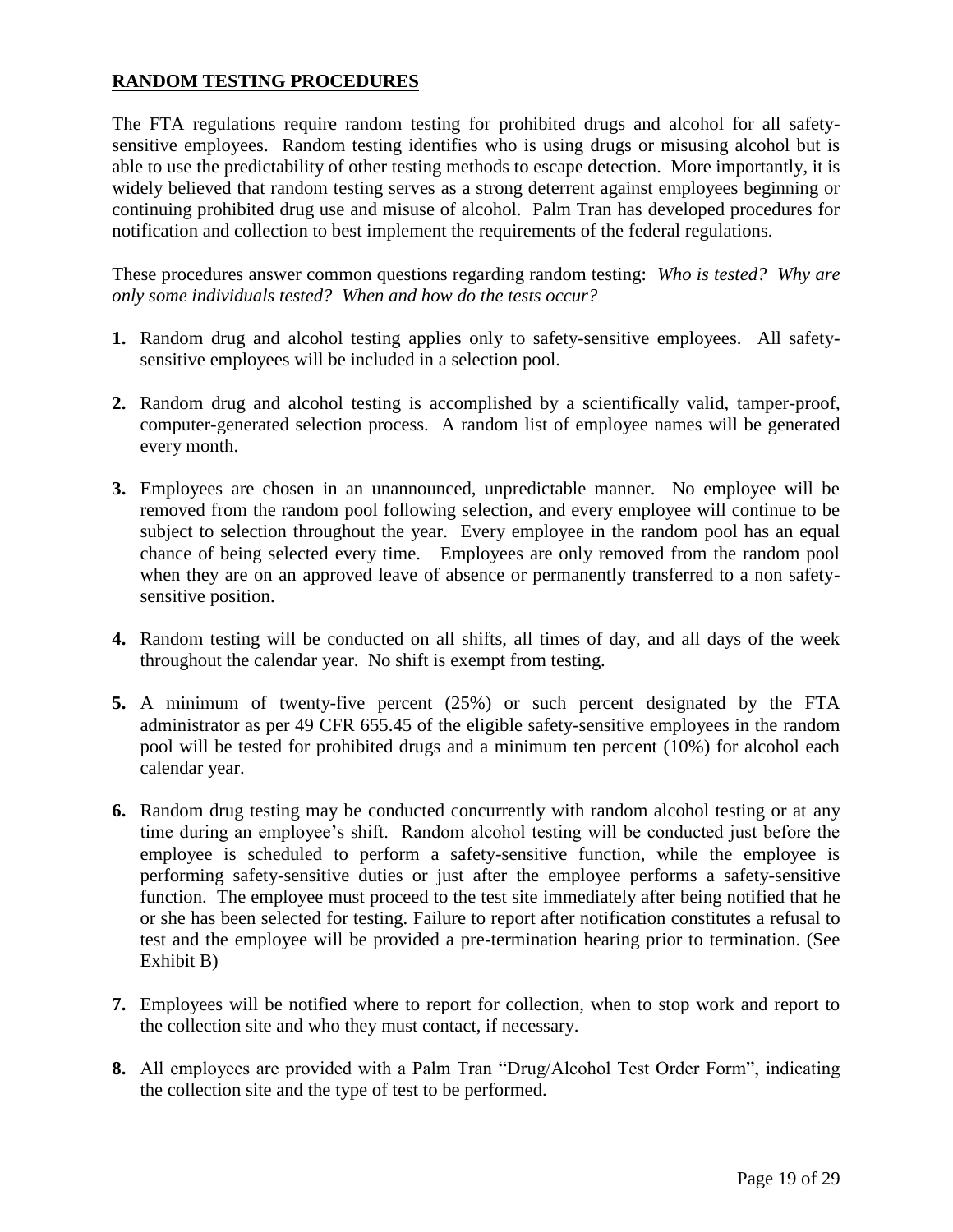- **9.** The employee must submit to the drug and/or alcohol test, and sign all necessary forms. Failure to cooperate with the collection procedure in any way constitutes a refusal to test and the employee will be provided a pre-termination hearing prior to termination. (See Exhibit B)
- **10.** The employee is in a paid status throughout the random testing procedure. Employees will be removed from duty if the results are positive.
- **11.** If both alcohol and drug tests are being given, the breath alcohol test will be performed first if possible. Immediately thereafter, the urine sample will be collected for the drug test.
- **12.** If there is a confirmed breath alcohol test of equal to and greater than 0.02% but less than 0.04%, the employee will be relieved from duty immediately, \*without pay, for a minimum of eight (8) hours and referred to the SAP for evaluation and treatment.
- **13.** If there is a confirmed positive breath alcohol test (0.04% or above) and/or confirmed positive drug test, the employee will be relieved from duty immediately, \*without pay, and referred to the Substance Abuse Professional (SAP) for an evaluation and treatment.
- **14.** Employees who test positive for drugs or alcohol will be disciplined in accordance with current policies and practices*.*

\*Employees who test positive during a random test will be permitted to use accrued annual leave during their absence.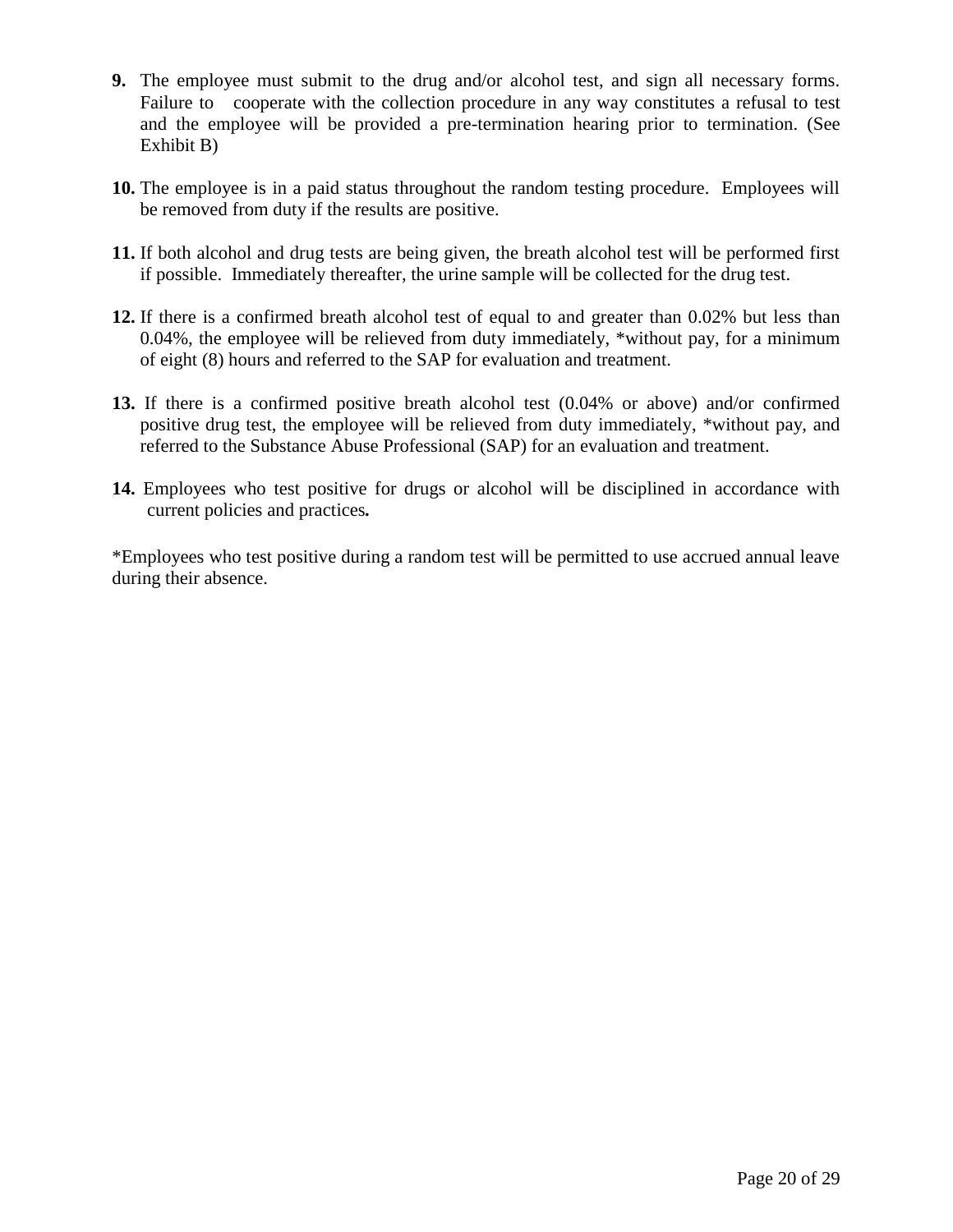#### **PROCEDURES FOR RANDOM TEST NOTIFICATION**

- **1.** The Designated Employer Representative (DER) uses a spreadsheet to list the employee's name, position, shift, division and location in which each safety-sensitive employee works.
- **2.** Once the employee is selected for random testing, the DER will contact the supervisor in charge of the employee's position, who will then review his/her work schedule, including planned absences when known, to develop the best available time to perform the tests. If an employee provides in advance a verifiable notice of scheduled medical or child-care commitments, they will be precluded from testing no later than three hours before the shift ends.
- **3.** The employee's direct supervisor will notify the safety-sensitive employee that they have been selected. The employee who is selected is to report to the test site immediately.
- **4.** The employee cannot "go off sick" or on vacation or leave after notification.
- **5.** Collection personnel shall report "no shows" to Palm Tran management.
- **6.** An employee who fails to report for testing shall be provided a pre-termination hearing prior to termination for refusing to test. (See Exhibit B)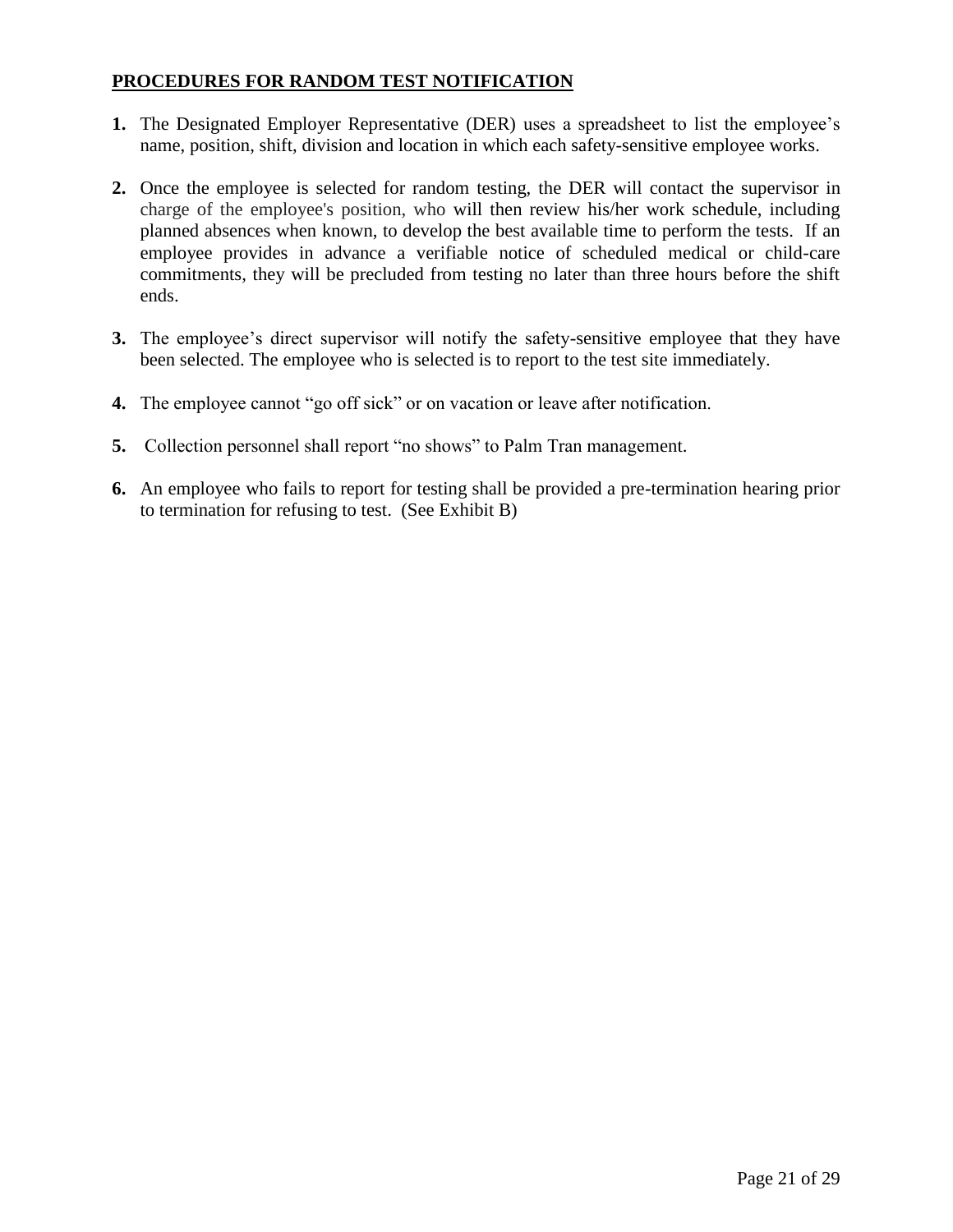#### **RANDOM COLLECTION PROCEDURES**

- **1.** An employee will be notified that she/he has been selected for random testing for drugs and/or for alcohol by their supervisor. The employee will be given a copy of the "Drug/Alcohol Order Test Form" to take to the collection site.
- **2.** The employee must report to the collection site immediately after notification.
- **3.** The employee shall provide photo identification to collection site personnel. Supervisors will verify the identification of an employee without photo identification if necessary.
- **4.** The employee must comply with all collection procedures including correctly completing all required federal urine and breath forms. Refusal to sign constitutes a refusal and the employee will be provided a pre-termination hearing prior to termination. (See Exhibit B)
- **5.** The employee must follow the directions of the collection staff to ensure that an unadulterated urine specimen is collected and the breath alcohol test is completed.
- **6.** The employee will be in a private enclosure and unobserved unless there is reason to believe that the individual has altered or substituted the specimen.
- **7.** The employee must supply at least 45 ml of urine (approx. 1 ½ oz). If the employee is unable to give a sufficient urine sample, collection site staff shall provide the individual with no more than 40 oz's of liquid to drink during a period of up to three (3) hours. The employee will then attempt to provide a complete sample using a fresh container. If the required amount is provided, the original insufficient specimen shall be discarded. If the employee is still unable to provide an adequate specimen, the insufficient specimen shall be discarded, testing discontinued, and the employer shall refer the individual for a medical evaluation to determine whether the individual's inability to provide a specimen is genuine or constitutes a refusal to submit to a drug test, which will result in the employee being provided with a pretermination hearing prior to termination. (See Exhibit B)
- **8.** If the employee fails to provide an adequate amount of breath for the breath alcohol test, a second attempt will be made. Failure to produce a sample, the Breath Alcohol Technician (BAT) shall so note in the "Remarks" section of the breath alcohol testing form and immediately inform the employer. The employer will instruct the employee to obtain, as soon as possible after the attempted provision of breath, an evaluation from a licensed physician who Palm Tran chooses concerning the employee's medical inability to provide an adequate amount of breath.
- **9.** Whenever there is reason to believe that a particular individual has altered or substituted the urine specimen, a second specimen shall be obtained as soon as possible under direct observation of an authorized same gender person. Reasons include: temperature of the specimen out of normal range, bluing agent in the specimen, or suspicious behavior. This behavior is grounds for termination.
- **10.** The 45 ml sample will be split into two parts: one 30 ml *primary* sample, and one 15 ml *split*  sample. The specimen will be poured, sealed and labeled in the presence of the employee.
- Page 22 of 29 **11.** To ensure that the test results are attributed to the correct covered employee; both specimen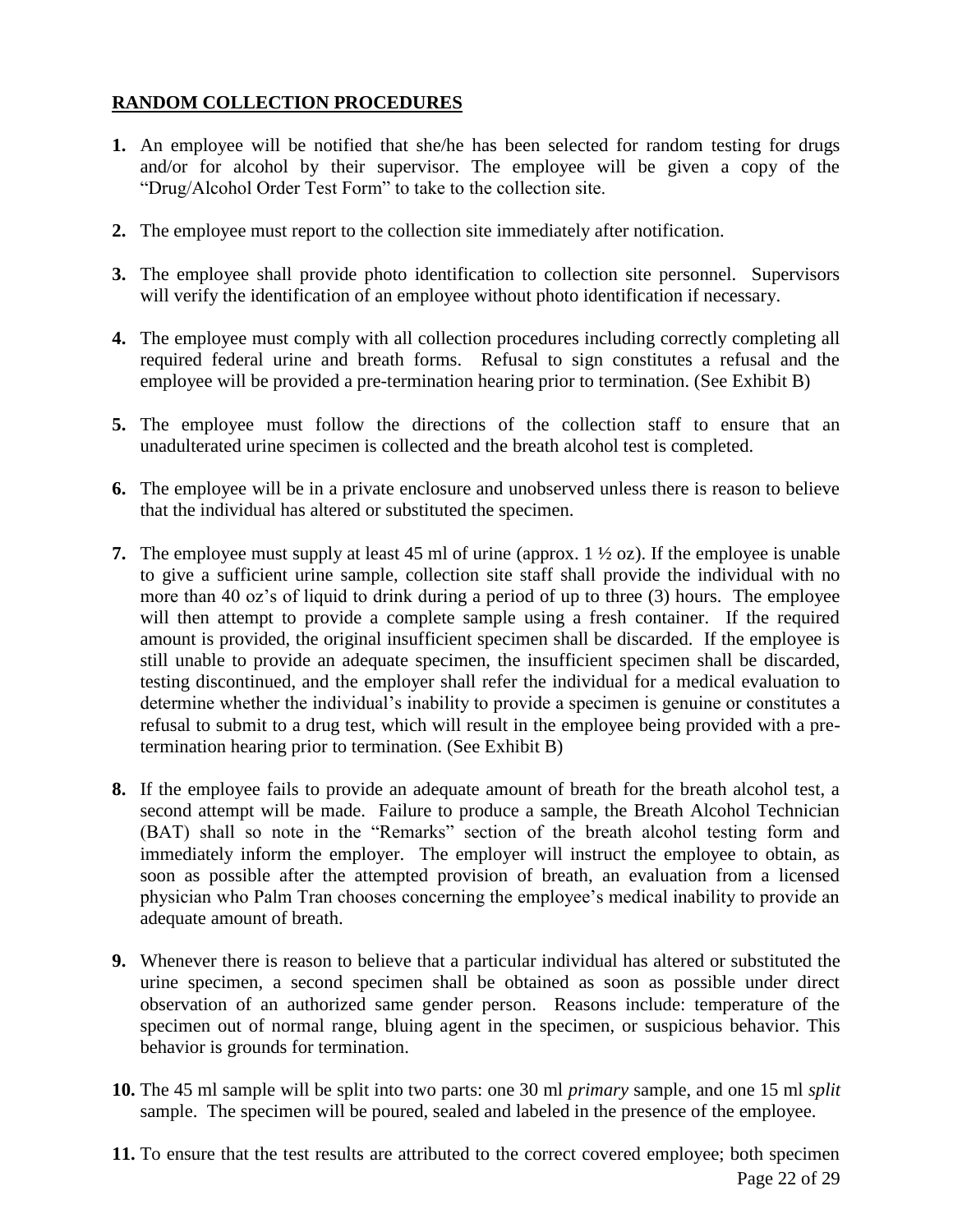bottles must be sealed and labeled in the presence of the donor. The labels must be printed with the same specimen identification number as the custody control form and are attached to the specimen bottles. The donor initials the labels verifying that the specimen is his or hers.

- **12.** If the primary specimen is positive, the employee will have seventy-two (72) hours after notification by the MRO to request that the split specimen be tested.
- **13.** If the test is reported as a positive drug test, but dilute, the test is treated as a verified positive drug test. If the test is reported as a negative drug test, but dilute, Palm Tran will direct the employee to perform another drug test immediately. Such recollections will not be collected under direct observation, unless there is another basis or if directed by the MRO. The result of the second collection will be the result of record, even if it is dilute, unless directed by the MRO.
- **14.** Not all employees receive both tests since the testing rate for drugs is different than the testing rate for alcohol. As part of the random selection process, the computer will select employees for drug testing and then another selection process for alcohol testing. If both tests are being given, the breath alcohol test will be performed first if possible. Followed by the collection of the urine sample for the drug test.
- **15.** If the breath alcohol screening is equal to 0.02% or greater, the breath alcohol technician will wait at least 15 minutes and a maximum of 30 minutes, then administer the confirmation test. If the second test is positive, it is considered a confirmed positive result.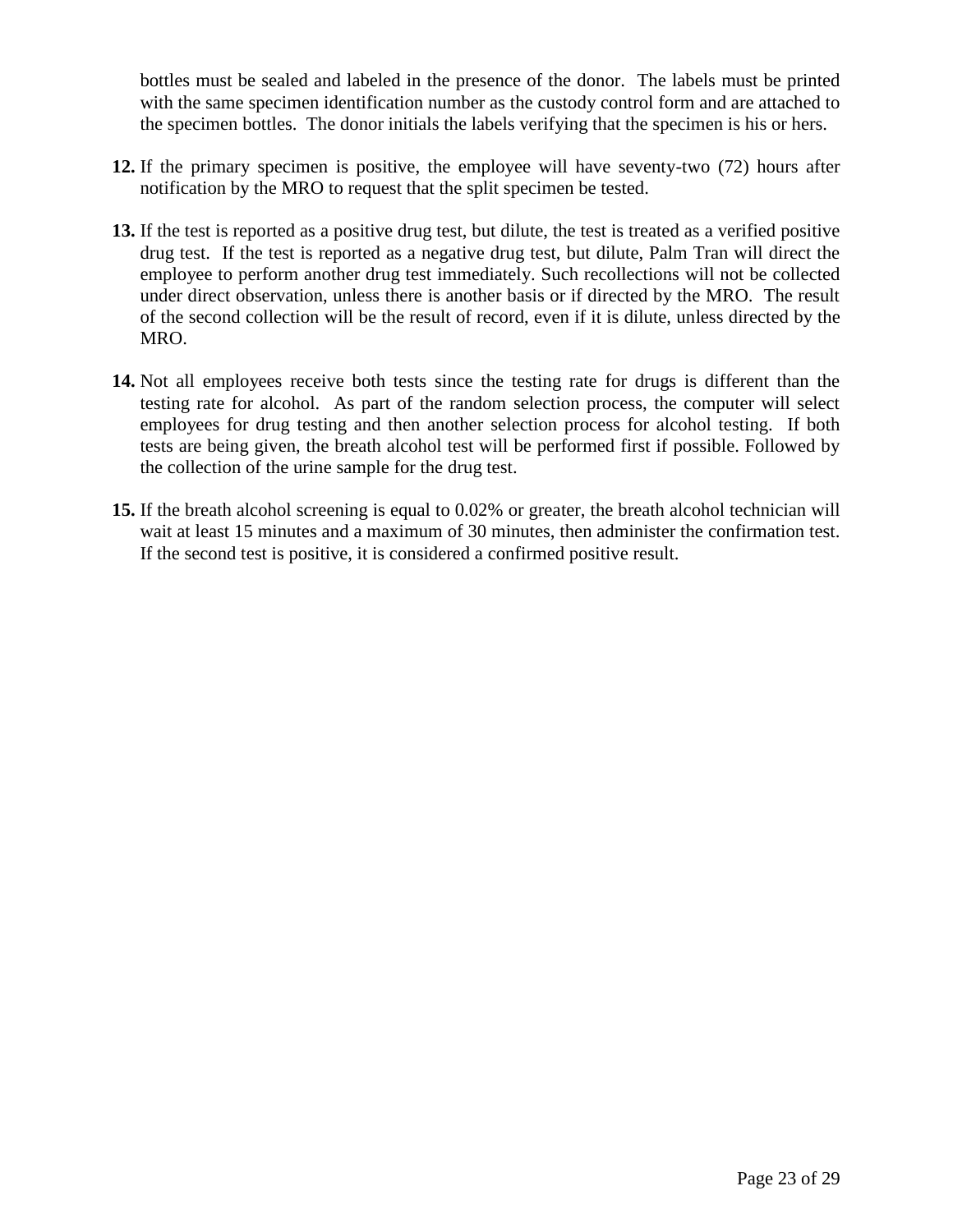#### **REASONABLE SUSPICION TESTING PROCEDURES**

The FTA regulations also require a safety-sensitive employee to submit to a test when the employer has a reasonable suspicion that the employee has used a prohibited drug or has misused alcohol as defined in the regulations. The request to undergo a reasonable suspicion test must be based on specific, articulate contemporaneous observations concerning appearance, behavior, speech, or body odor of the safety-sensitive employee.

- **1.** Applicable supervisors, trainers and managers receive training in order to identify behaviors that might be indicators of drug use and/or alcohol misuse. Training includes the procedures for how to deal with employees suspected of drug use and/or alcohol misuse.
- **2.** If a supervisor observes behavior that might be indicative of drug use and/or alcohol misuse, Palm Tran prefers that the supervisor directs the employee to stop work and escorts the employee to an area to be questioned and observed in private.
- **3.** The supervisor will complete Palm Tran's *Reasonable Suspicion Determination form*.The supervisor must ensure that the employee does not continue to operate in a safety-sensitive job after being identified for reasonable suspicion testing. If reasonable suspicion testing follows a qualifying accident, post-accident forms must also be completed.
- **4.** If there is a decision to test based on observable symptoms, the employee is ordered to submit to a drug and/or alcohol test and is taken to the collection site. Collections of samples will follow #2-15 of random collection procedures outlined in this manual.
- **5.** The employee is on paid status until the test collection is completed. Palm Tran requires that the employee may not perform safety-sensitive work pending the outcome of the drug test. Since the employee is believed to be under the influence of drugs and/or alcohol, the employee will be escorted/driven by the supervisor to the collection site. Arrangements may also be made to have the employee transported home.
- **6.** If there is a confirmed breath alcohol test greater than 0.02% and less than 0.04%, the employee will be relieved from safety-sensitive duty immediately for a minimum of eight (8) hours and be referred to the EAP counselor for evaluation and treatment.
- **7.** If there is a confirmed positive breath alcohol test of 0.04% or greater and/or confirmed positive drug test, the employee will be relieved from safety-sensitive duty immediately and referred to a SAP for evaluation and treatment.
- **8.** If the drug test is reviewed by the MRO, and determined to be positive, the employee has 72 hours to request testing of the split sample. If the test is confirmed positive, the employee is still then referred to a SAP for evaluation and treatment. If the test is positive, the employee's pay will be docked from the time of indication.
- **9.** Employees who test positive for drugs and/or alcohol will be disciplined in accordance with current policies and practices.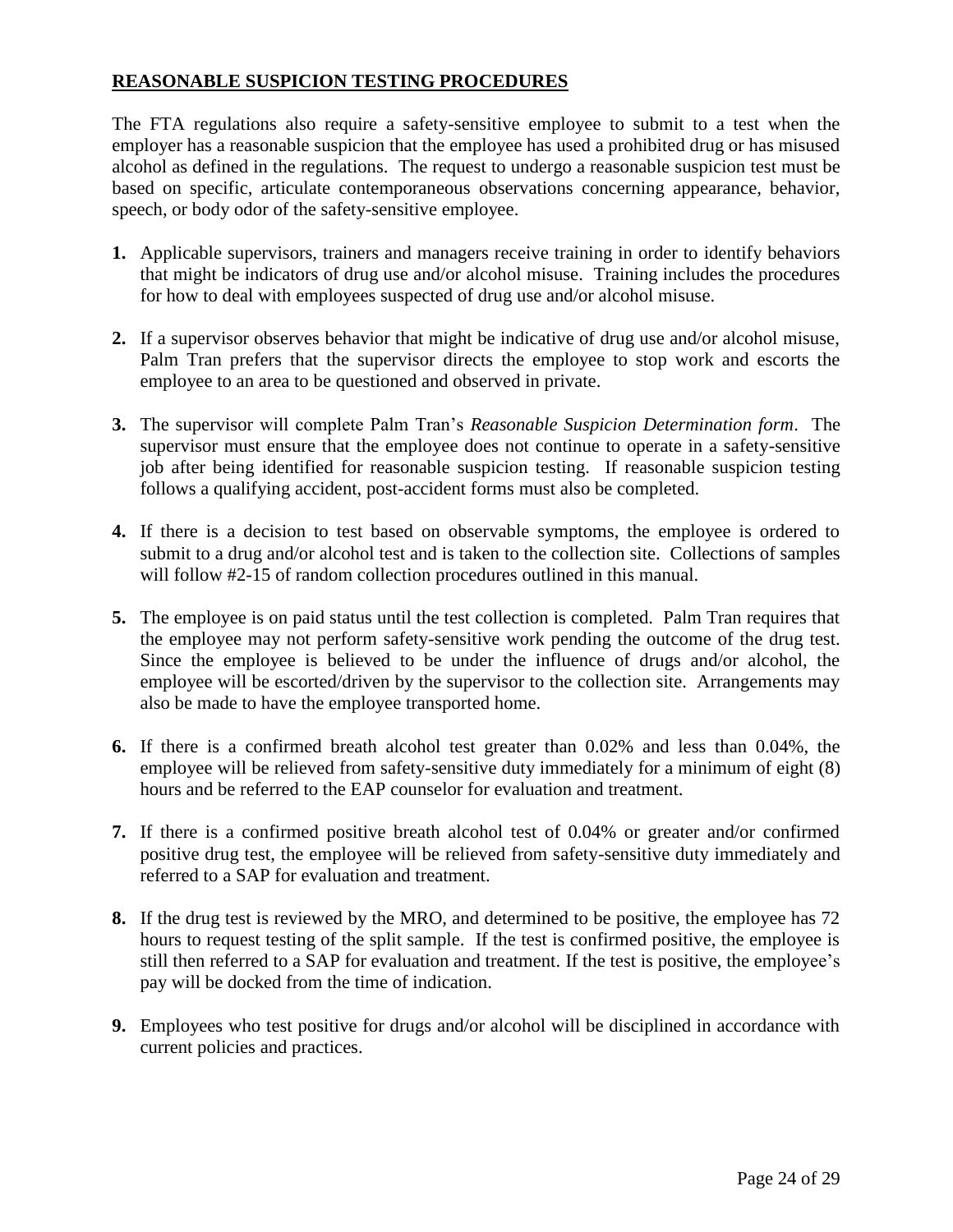#### **POST-ACCIDENT TESTING PROCEDURES**

The FTA regulations require testing for prohibited drugs and alcohol in the case of certain mass transit accidents. Post-accident testing is mandatory for accidents where there is a loss of life and for other non-fatal accidents.

- **1.** The supervisor ensures that all injured people receive proper medical care.
- **2.** The supervisor assesses whether there is a need for reasonable suspicion testing. The supervisor also determines whether the accident meets FTA criteria by using the *Post-Accident Drug/Alcohol Test Determination* form.
- **3.** The employee will be taken to the collection site and tested as soon as is practicable following the accident. The employee should remain readily available for alcohol testing up to eight (8) hours post-accident and for drug testing up to 32 hours after the accident, including notifying their supervisor of their location, or the employee may be deemed to have refused to submit to testing if they have not made themselves readily available for testing and as defined in Section 7.1E, the employee will be provided with a pretermination hearing prior to termination. Collection procedures will follow those outlined in Random Testing #2-15.
- **4.** If the employee is injured and needs medical treatment, provisions will be made to perform an alcohol test within 8 hours and a drug test within 32 hours of the accident.
- **5.** The employee is prohibited from using alcohol for eight (8) hours and non-prescribed drugs for 32 hours after the accident and prior to testing.
- **6.** If the employee is not tested within two (2) hours for alcohol, the supervisor must document the reason for the delay, and if test is not conducted in eight (8) hours, the supervisor must cease from having the alcohol test done and update the records as to the reason(s) why the test was not completed.
- **7.** Pending the results of a drug test, the employee will be returned to his/her safety-sensitive position if, medically cleared to be returned to work.
- **8.** If the employee is tested also for alcohol, and the test is negative, the employee will be returned to duty. If the alcohol test is positive (0.04% or greater), the employee must be removed from duty, without pay, referred to a SAP and provided a pre-termination hearing prior to termination. If the test is greater than or equal to 0.02% and less than 0.04%, the employee will be removed from duty for at least 8 hours and under Palm Tran authority, referred to the EAP counselor.
- **9.** If the employee refuses to be tested, as defined in Section 7.1E, the employee will be removed from duty, without pay, referred to a SAP and provided a pre-termination hearing prior to termination.
- **10.** The employee has 72 hours to request a test of the split sample if the initial drug test is positive.
- **11.** Discipline for positive drug and/or alcohol tests will be imposed in accordance with current policies and practices.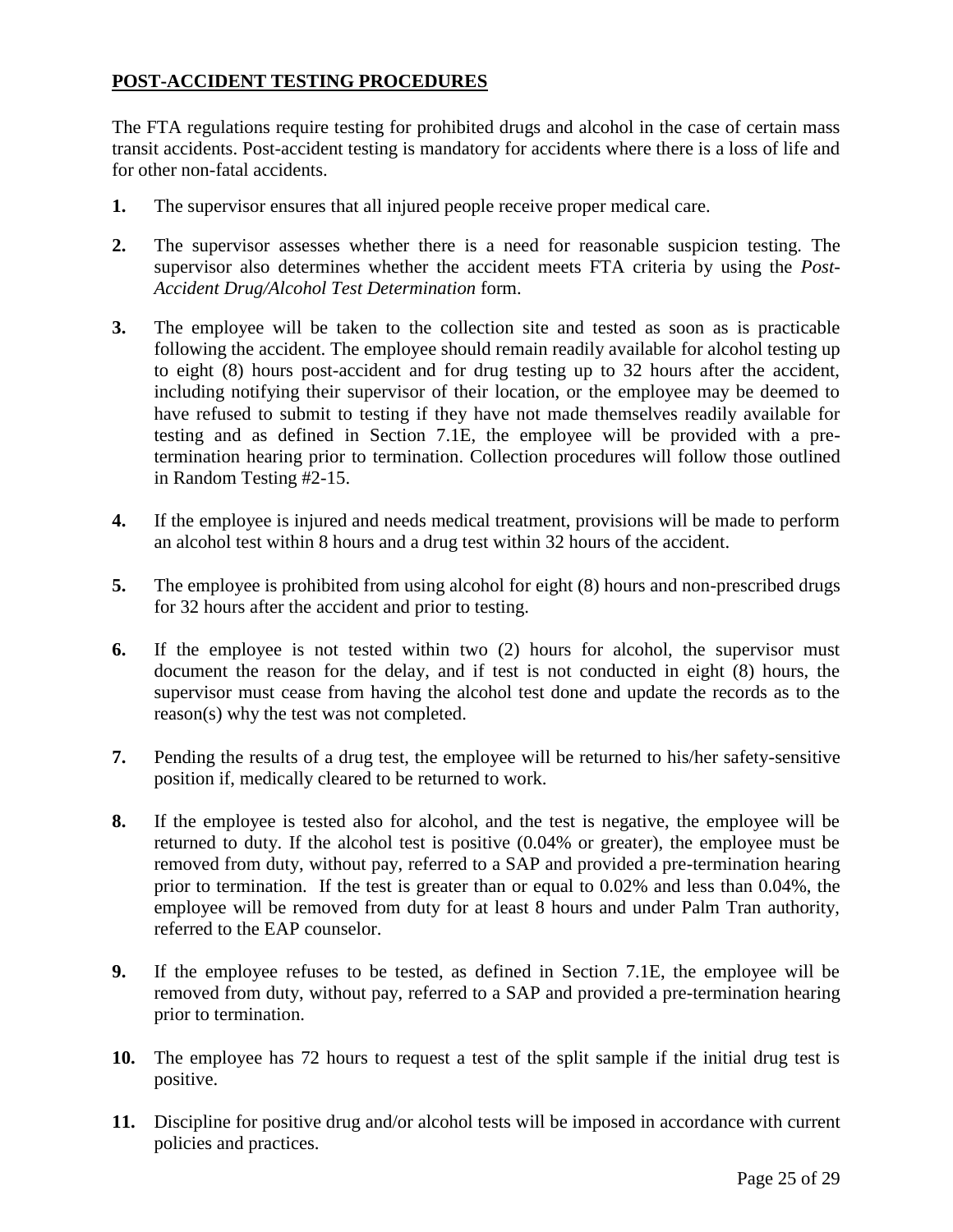#### **POST-ACCIDENT ALCOHOL AND DRUG TESTING CRITERIA**

It should be noted that a post-accident test is given because the incident meets the criteria listed below. It is NOT a probable cause or reasonable suspicion test.

An accident (§655.4) is defined as an occurrence associated with the operation of a vehicle in which:

- **1.** A fatality occurs.
- **2.** An individual suffers a bodily injury and immediately receives medical treatment away from the scene of the accident.
- **3.** With respect to an occurrence in which the transit vehicle involved is a bus, van or automobile, one or more vehicles incurs disabling damage as the result of the occurrence and is transported away from the scene by a tow truck or other vehicle and/or removed from revenue service. For purposes of this definition, "disabling damage," means damage, which precludes departure of any vehicle from the scene of the occurrence in its usual manner in daylight after simple repairs. Disabling damage includes damage to vehicles that could have been operated, but would have been further damaged if so operated, but does not include damage which can be remedied temporarily at the scene of the occurrence without special tools or parts, tire disablement without other damage even if no spare tire is available, or damage to headlights, tail-lights, turn signals, horn, or windshield wipers that makes them inoperative.
- **4.** In regards to fatal accidents*,* safety-sensitive employees not on the vehicle, (e.g., maintenance personnel), whose performance could have contributed to the accident (as determined by the supervisor using the best information available at the time of the accident) must be tested.
- **5.** For non-fatal accidents any other safety-sensitive employee whose performance could have contributed to the accident, as determined by the supervisor using the best information available at the time of the accident.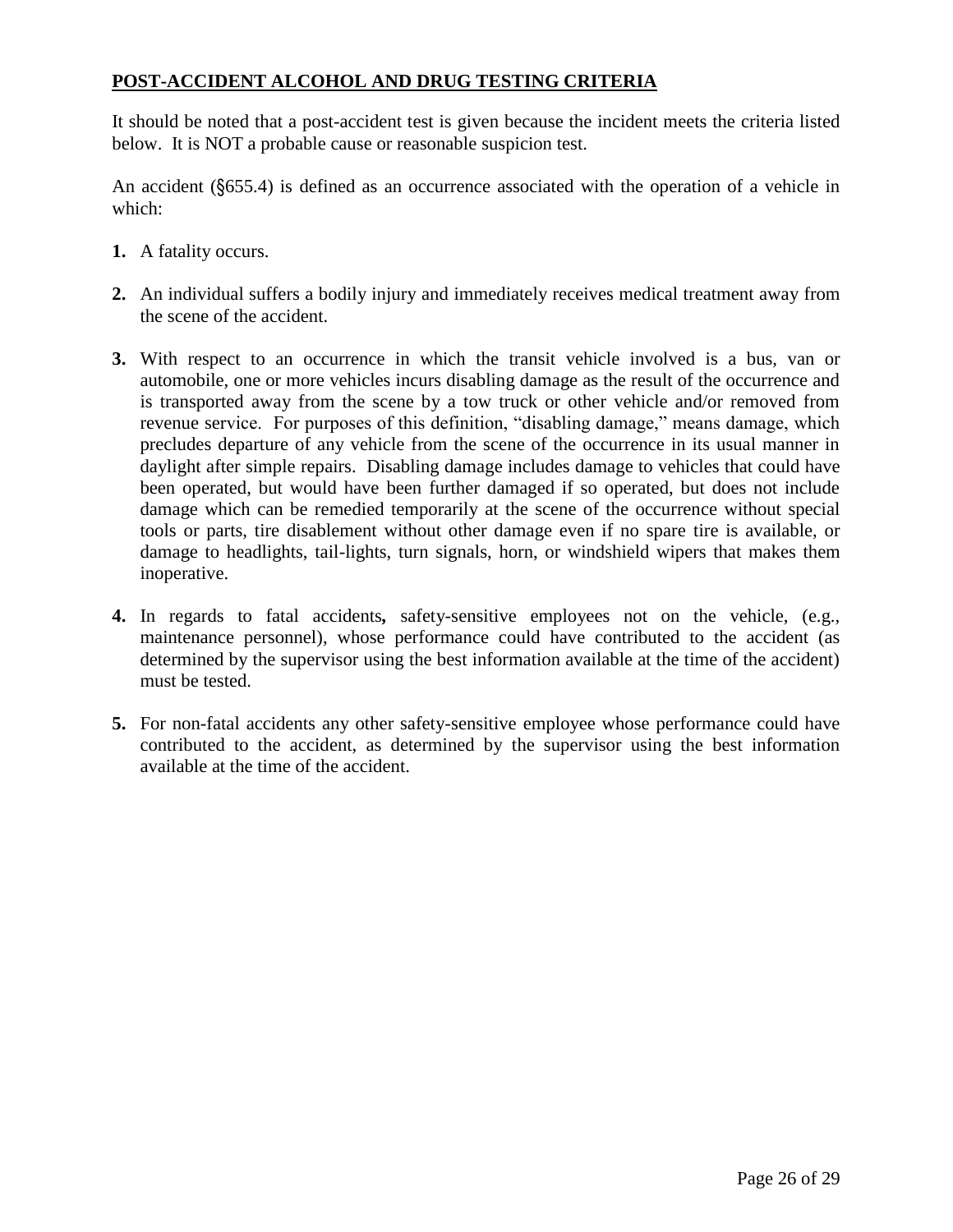#### **RETURN-TO-DUTY AND FOLLOW-UP TESTING**

Before any employee can be allowed to return to duty to perform a safety-sensitive function following a verified random positive drug test, random positive breath alcohol test, or engaging in conduct prohibited by the regulations regarding alcohol misuse, the employee must decide to enter into a contract with Palm Tran referred to as the "Last Chance Agreement", be evaluated by the SAP and pass a return-to-duty test within thirty (30) days of the appointment with the SAP. The employee will pay for the cost, of the return-to-duty test.

#### **Return-to-Duty Testing**

- **1.** Collection procedures will follow those established for Random Testing #2-14.
- **2.** If an employee tests positive (greater or equal to 0.02% and less than 0.04%) for alcohol, the employee will be removed from his or her safety-sensitive position and under Palm Tran authority, referred to the EAP counselor.
- **3.** If an employee tests positive (0.04% or greater) for alcohol or positive for prohibited drugs, the employee will be referred to a SAP and removed from his or safety-sensitive position
- **4.** The employee is allowed by Palm Tran to enter into a "Last Chance Agreement" contract, which clearly states the employee's commitment to remain free of prohibited substances and comply with the SAP's recommendations and treatment. It also states the consequences if he or she does not comply.
- **5.** If the employee refuses to enter into the contract with Palm Tran or fails to adhere to the provisions of the contract, the employee is terminated.
- **6.** All Return to Duty Testing takes place under direct observation.

#### **Follow-Up Testing**

Once allowed to return-to-duty, an employee shall be subject to unannounced follow-up testing for a minimum of 12 but not more than 60 months. The frequency and duration of the follow-up testing will be recommended by the SAP as long as a minimum of six tests are performed during the first 12 months.

- **1.** The SAP will notify Palm Tran, in writing, of its recommendations for the frequency and duration of follow-up testing.
- **2.** Collection procedures will follow those established for Random Testing #7-12.
- 3. If an employee tests positive, (0.04% or greater) for alcohol or positive for prohibited drugs, the employee will be removed from his or her safety sensitive position immediately and terminated.
- 4. If the employee, at any time during his/her employment tests positive a second time for drugs and/or alcohol he/she will be terminated.
- 5. All Follow –Up Testing takes place under direct observation.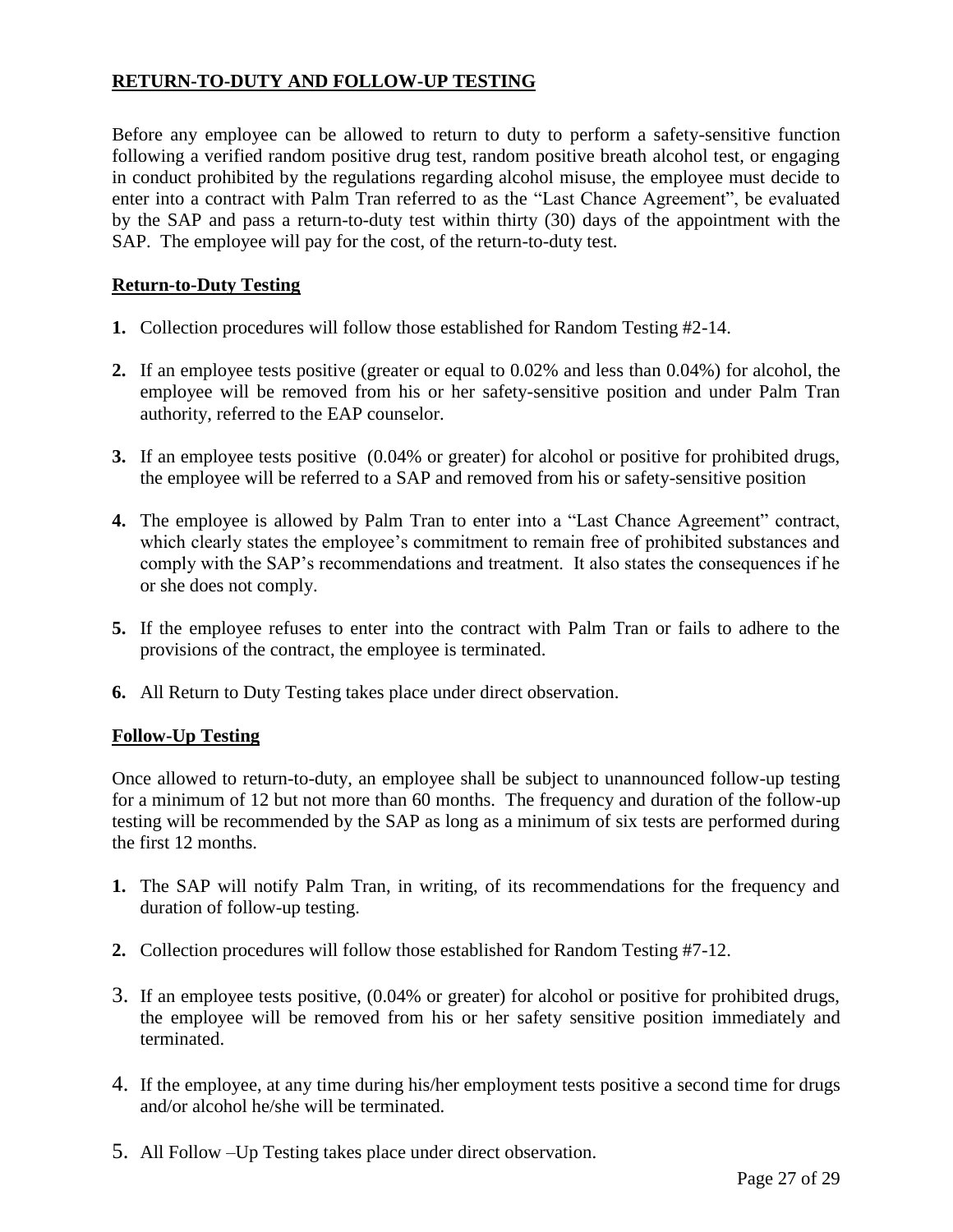#### **PRE-EMPLOYMENT TESTING**

The FTA regulations require that all applicants for employment in safety-sensitive positions or individuals being transferred to safety-sensitive positions must be given a pre-employment drug test.

- **1.** Applicants will not be hired to a safety-sensitive position unless they pass a drug test.
- **2.** Applicants must be informed in writing of the testing requirements prior to conducting the test. Palm Tran will require the applicant to sign a form acknowledging that they know that their urine will be tested for Cocaine, PCP, Amphetamines, Marijuana, and Opiates.
- **3.** The employee must be made aware that their employment is contingent upon a negative test result.
- **4.** It is the responsibility of the applicant to report to the collection site immediately after receiving notification.
- **5.** Positive test results must be reviewed by the MRO.
- **6.** Applicants are notified by the MRO and are given an opportunity to discuss the results.
- **7.** Applicants who test positive are referred to a SAP.
- **8.** Applicants who test positive will not be allowed to apply for one year and at that time show proof of a successful SAP referral, evaluation and treatment.
- **9.** Applicants who result in a positive drug test, but dilute, the test is treated as a verified positive drug test. If the test is reported as a negative drug test, but dilute, Palm Tran will direct the applicant to perform another drug test immediately. Such recollections will not be collected under direct observation, unless there is another basis or if directed by the MRO. The drug test must be a verified non-dilute negative result before the applicant can continue through the hiring process.
- **10.** An applicant, whose pre-employment test results are negative, will continue through the safety-sensitive hiring process.